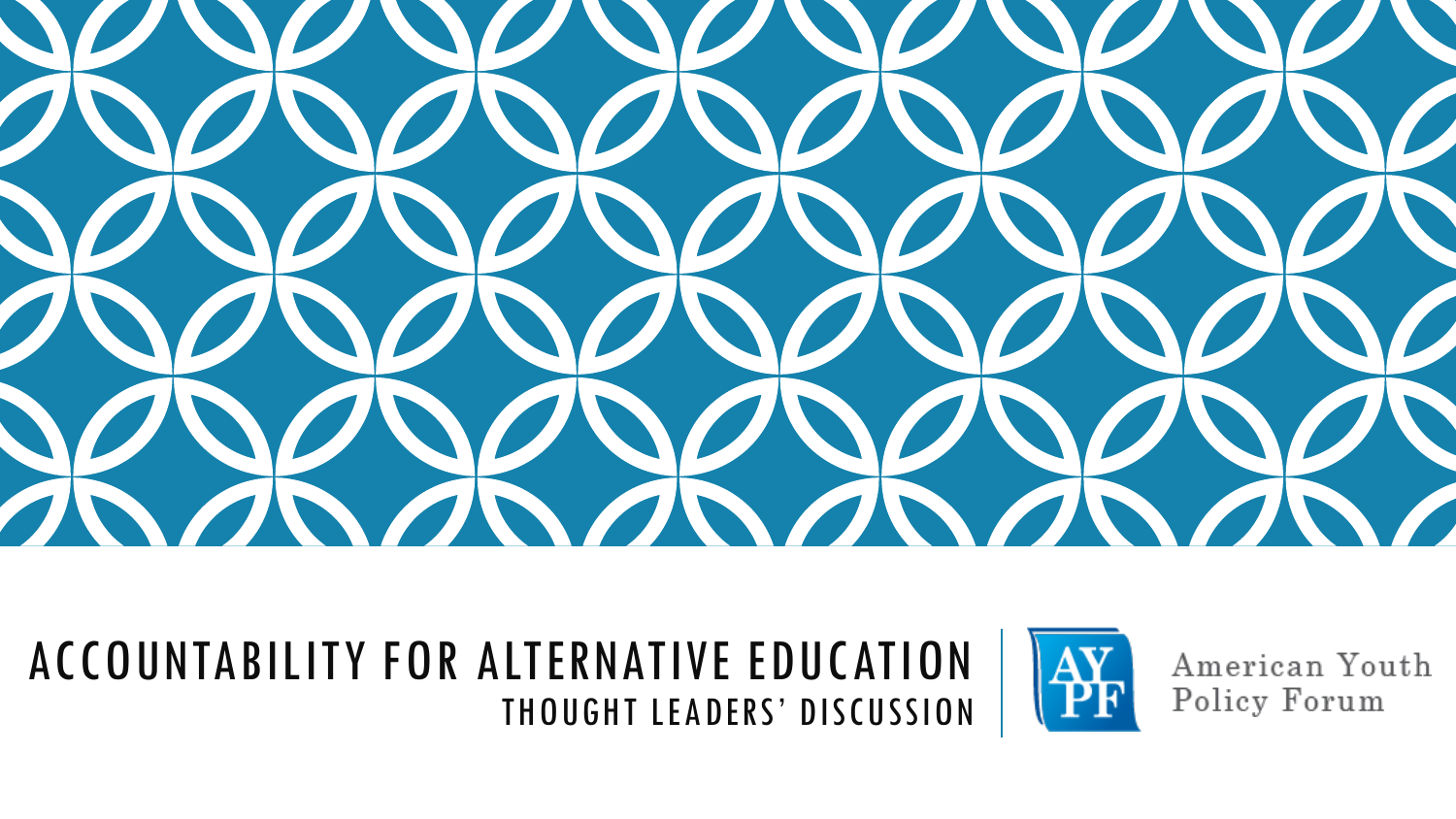## LOGISTICS

- GoToWebinar Technical Assistance: 1-800-263-6317; AYPF's office number: 202-775-9731
- **AYPF will mute/unmute ALL virtual attendees for group discussion/Q&A**
- **Click the green mic button to self mute/unmute your** line. Please note that AYPF staff will be unable to unmute those who are self muted.





American Youth Policy Forum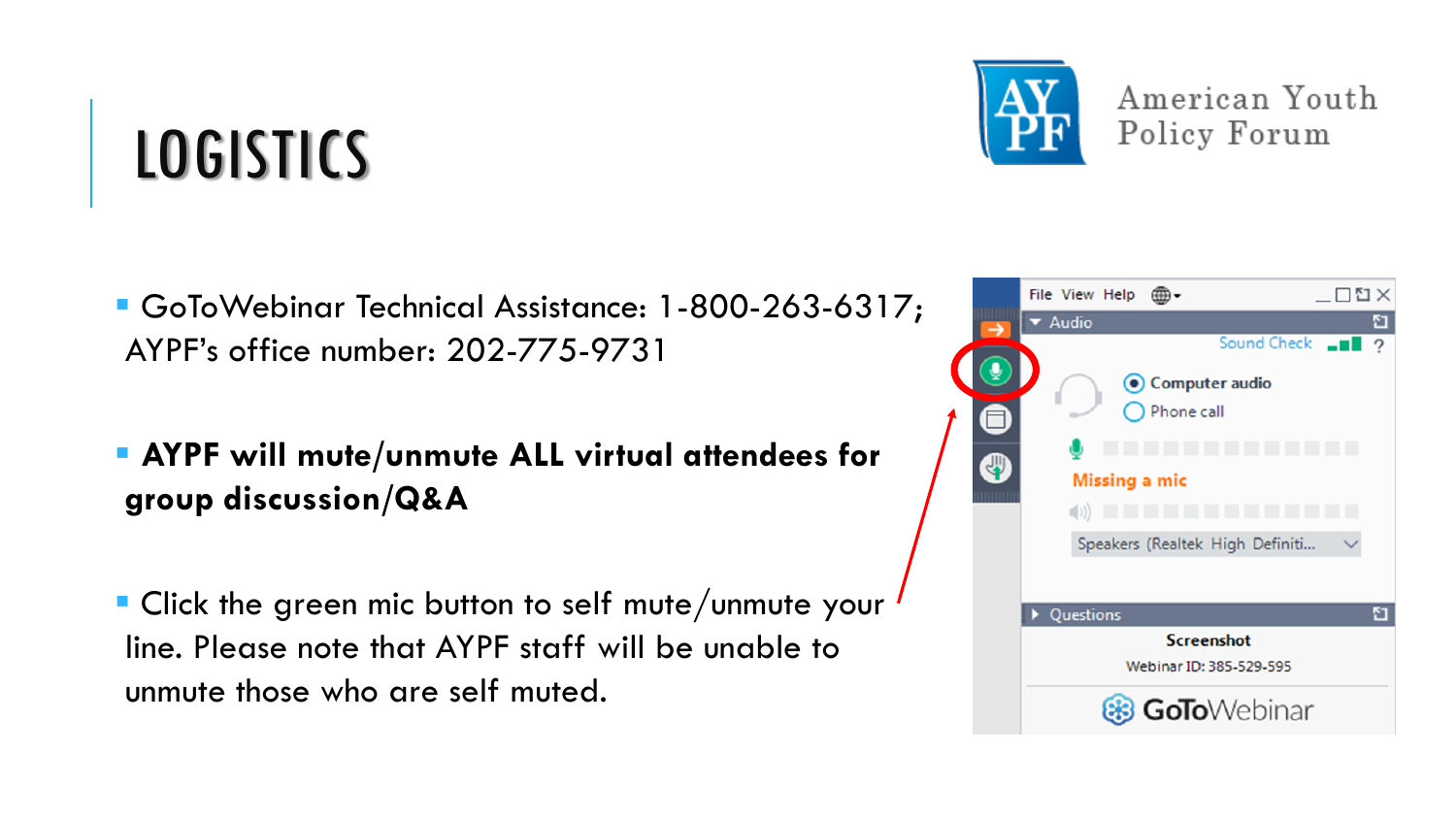## LOGISTICS

- You may submit questions during the discussion through the questions box on the control panel.
- **The chat feature can only be used to communicate with** AYPF moderators.
- **Click the RAISE HAND feature to indicate that you** would like to be called upon to make a comment or ask a question.





American Youth Policy Forum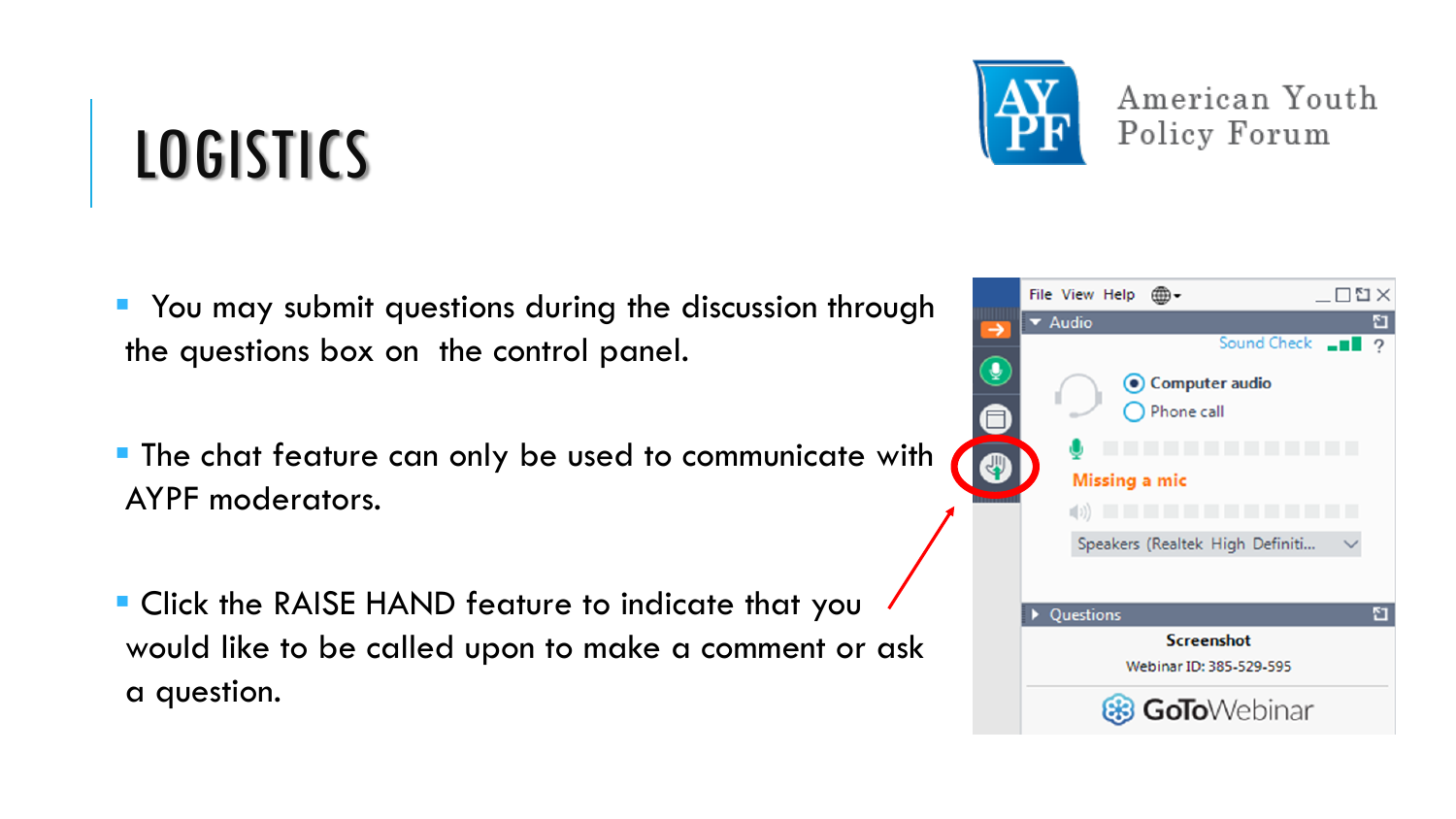

## AMERICAN YOUTH POLICY FORUM

- Mission of AYPF is to provide a forum to connect research, practice and policy to improve outcomes for all youth. Particular focus on older, vulnerable youth populations.
- **Guiding Principles:** 
	- **Student-Centered Learning**
	- **Advancement Upon Mastery**
	- **E** Multiple Pathways to Success
	- **Example 2 Creating Collaborative Systems that Support Youth**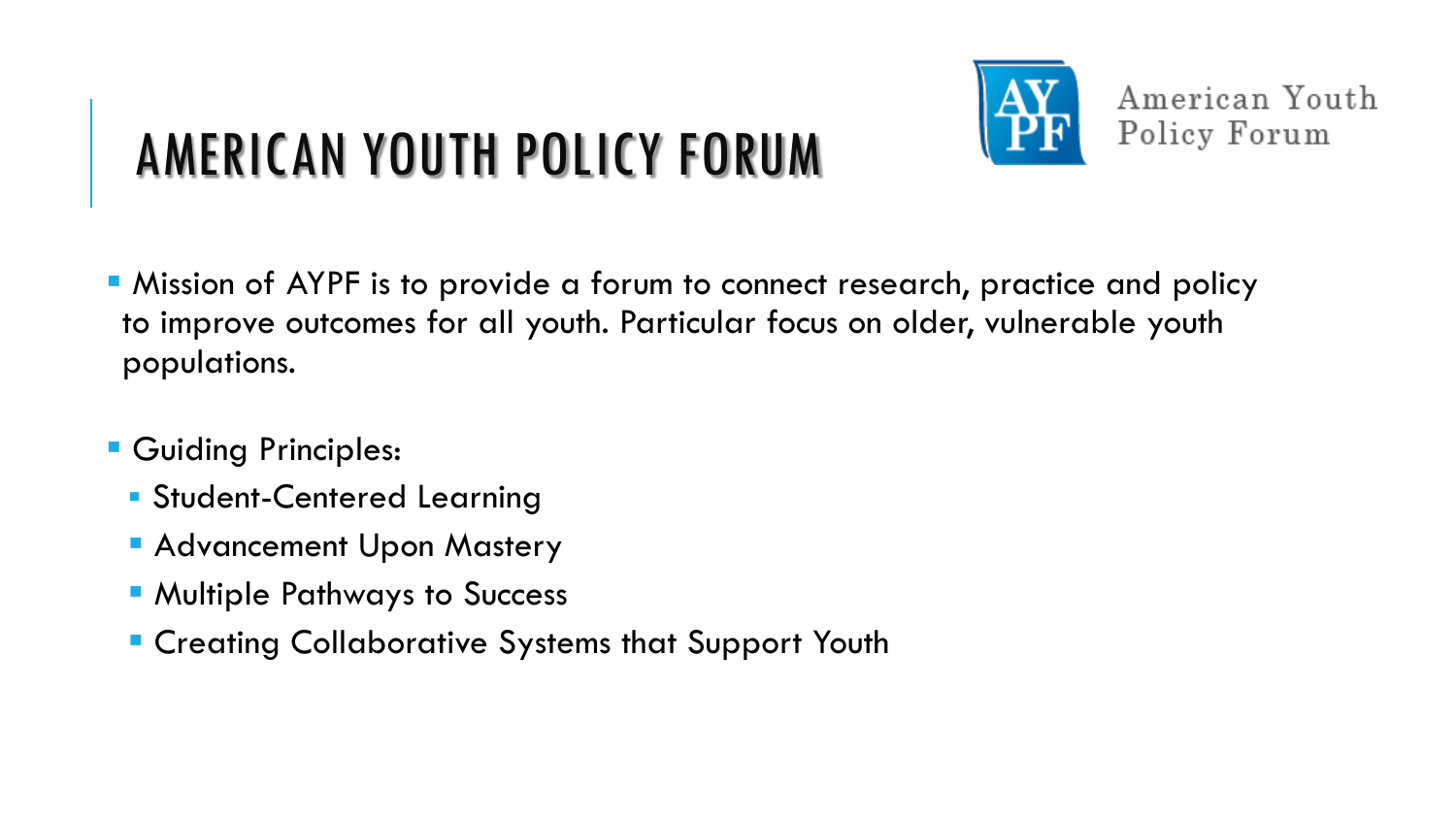

## AGENDA

- **Introductions**
- **Update on 50-state Scans: Danny Gillis and Jesse Kannam**
- **Presentation of Policy Brief: Carinne Deeds and Jen DePaoli**
- **Discussion of Toolkit: Chris Mazzeo**
- **Group Discussion**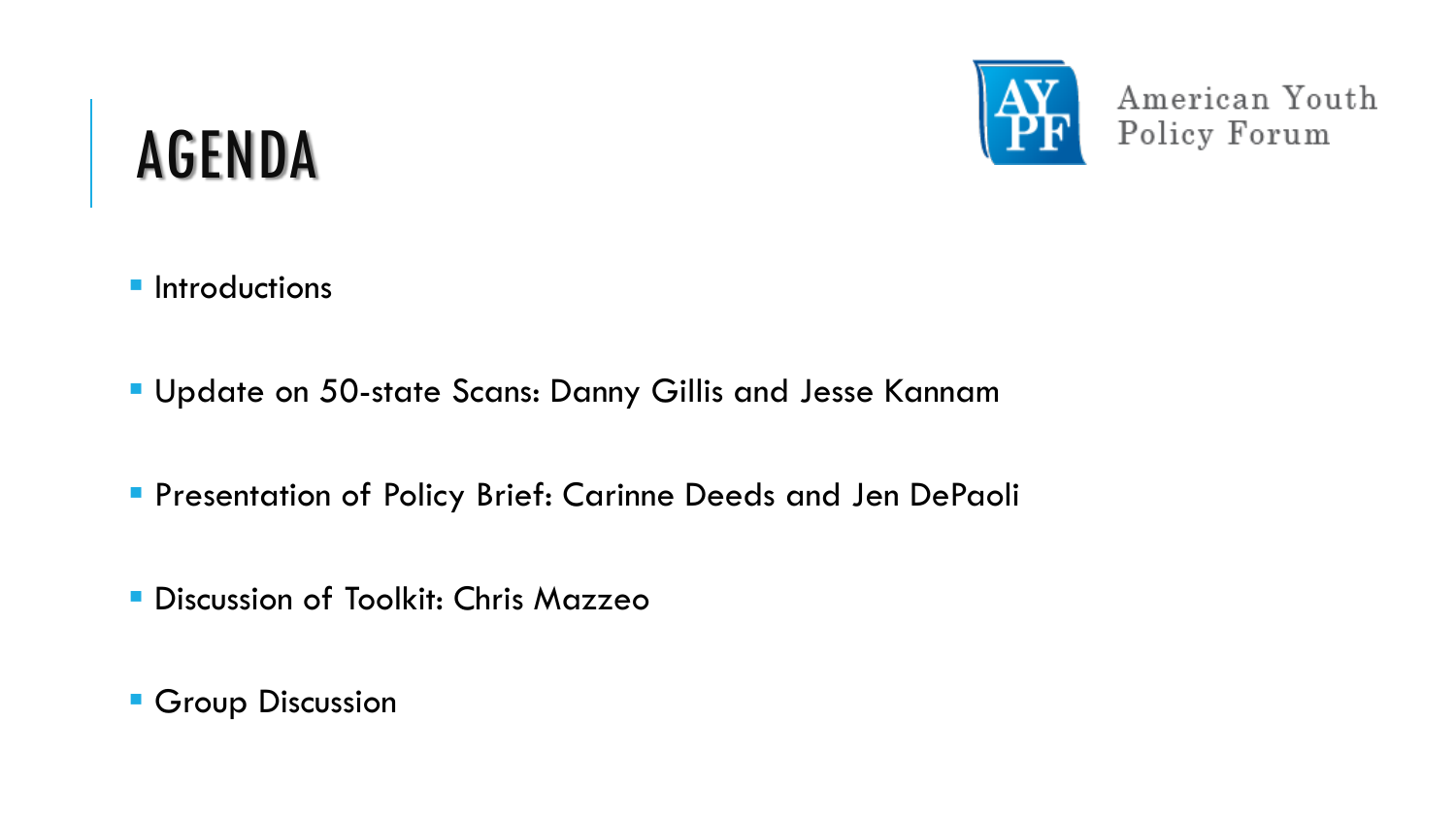

## RULES OF ENGAGEMENT

Off the record discussion

**Listen, learn, engage** 

**Ask questions, share ideas**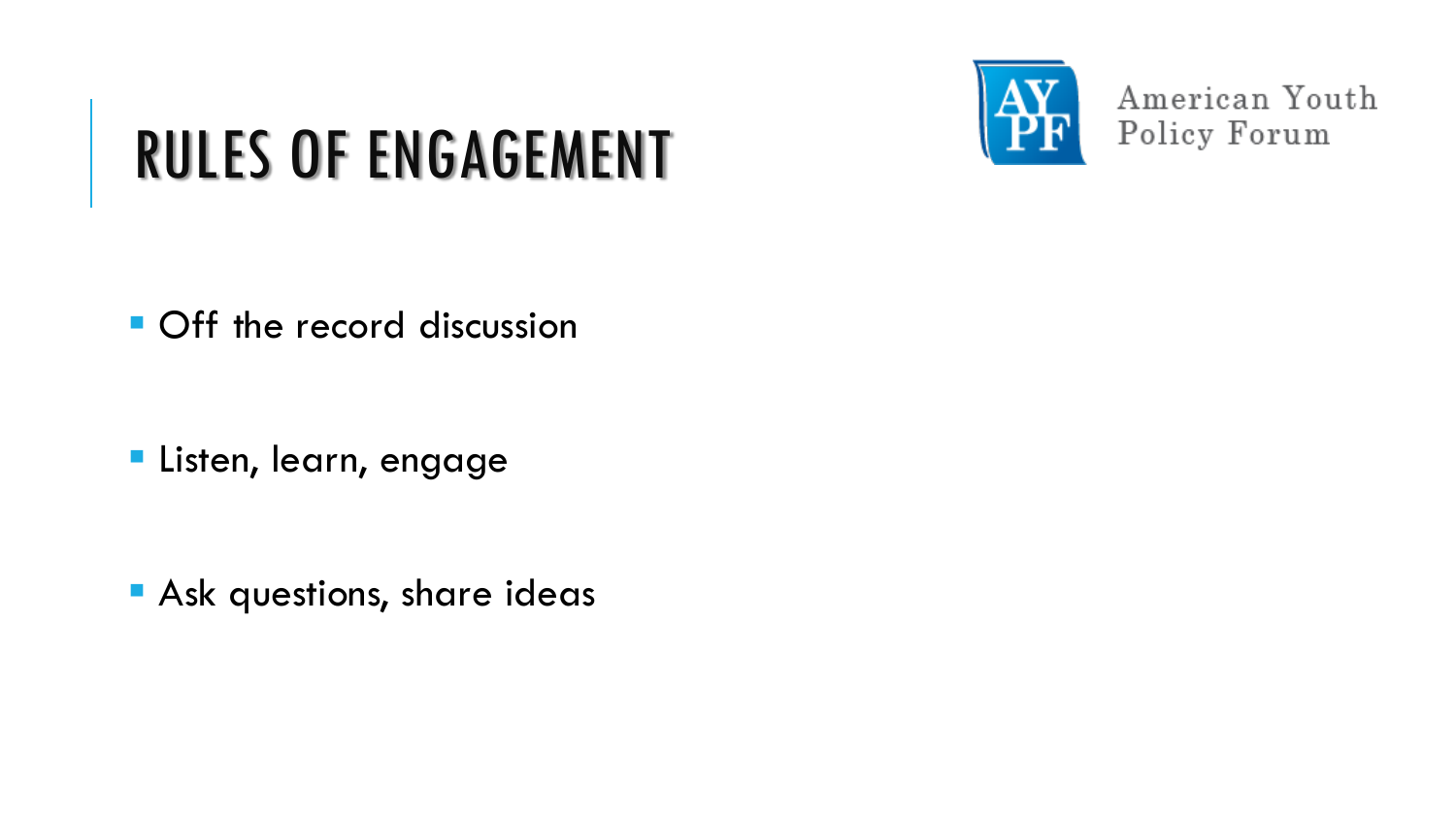## INTRODUCTIONS

Name

**Affiliation** 

**Relevant work or interest in this topic**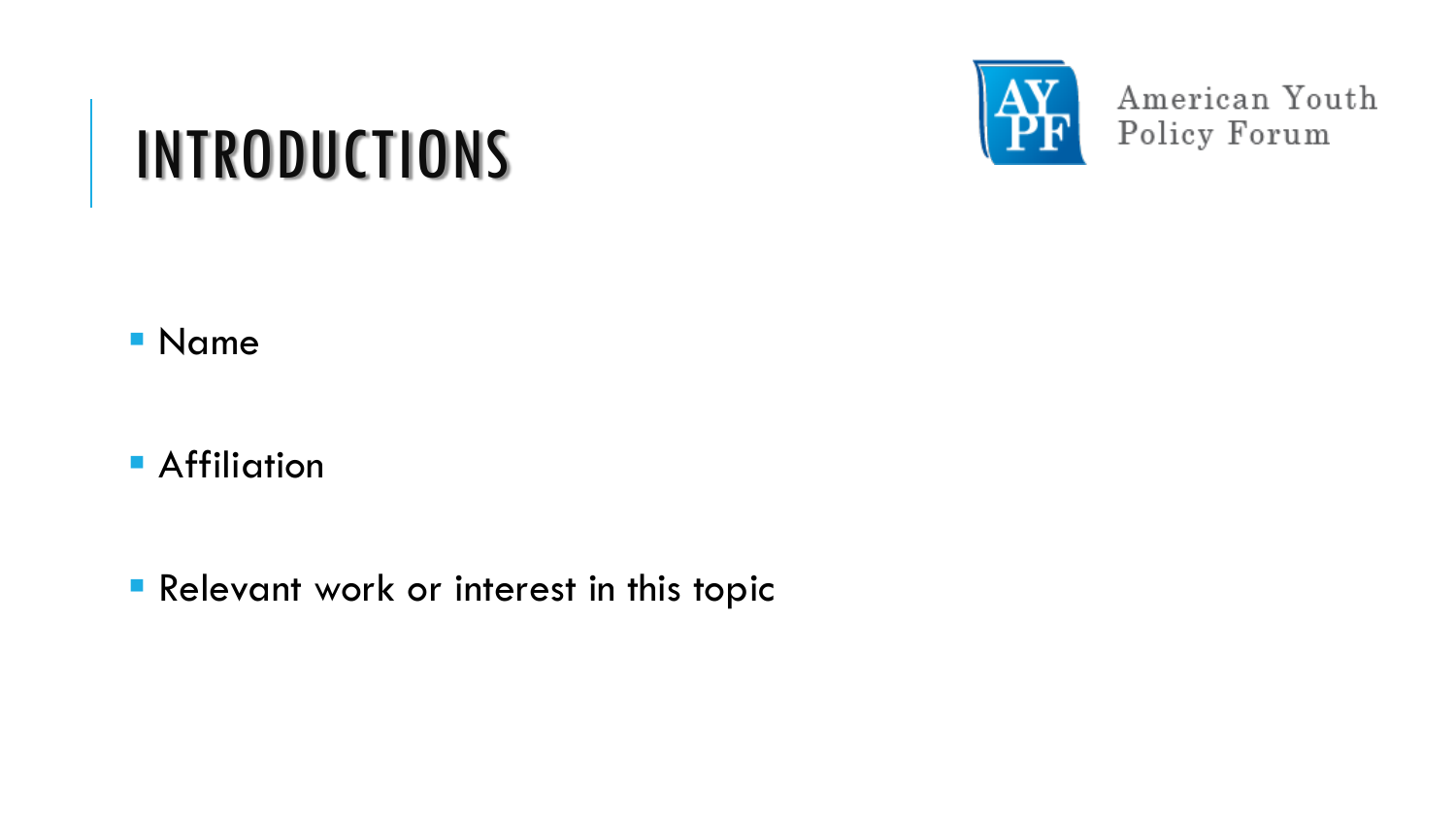# A Nationwide Picture of Alternative Accountability

Danny Gillis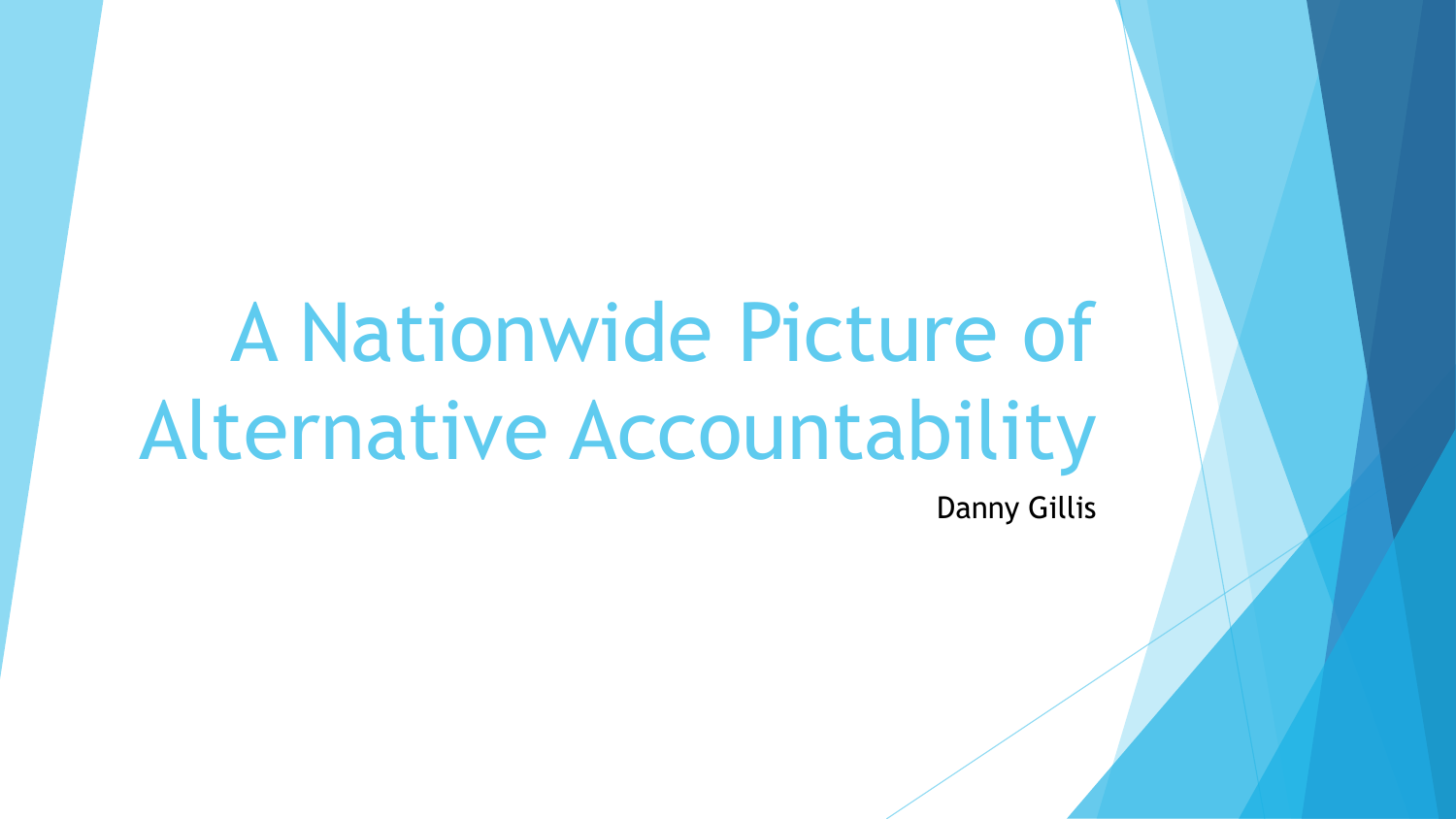#### 50 State-Scan (Pre-ESSA)

- **Primarily conducted through research of publicly available state code** and department of education resources
- 20 states completed thus far
- Areas of interest:
	- $\blacktriangleright$  Definition (Y/N)
	- **Programs or Schools (Either or Both)**
	- ▶ Accountability System (Single, Modified, Distinct)
	- $\blacktriangleright$  Measures
		- $\blacktriangleright$  Proficiency
		- Growth
		- Graduation Rates
		- **C**ther Credentials
- **Attendance**
- **Reengagement**
- Student Voices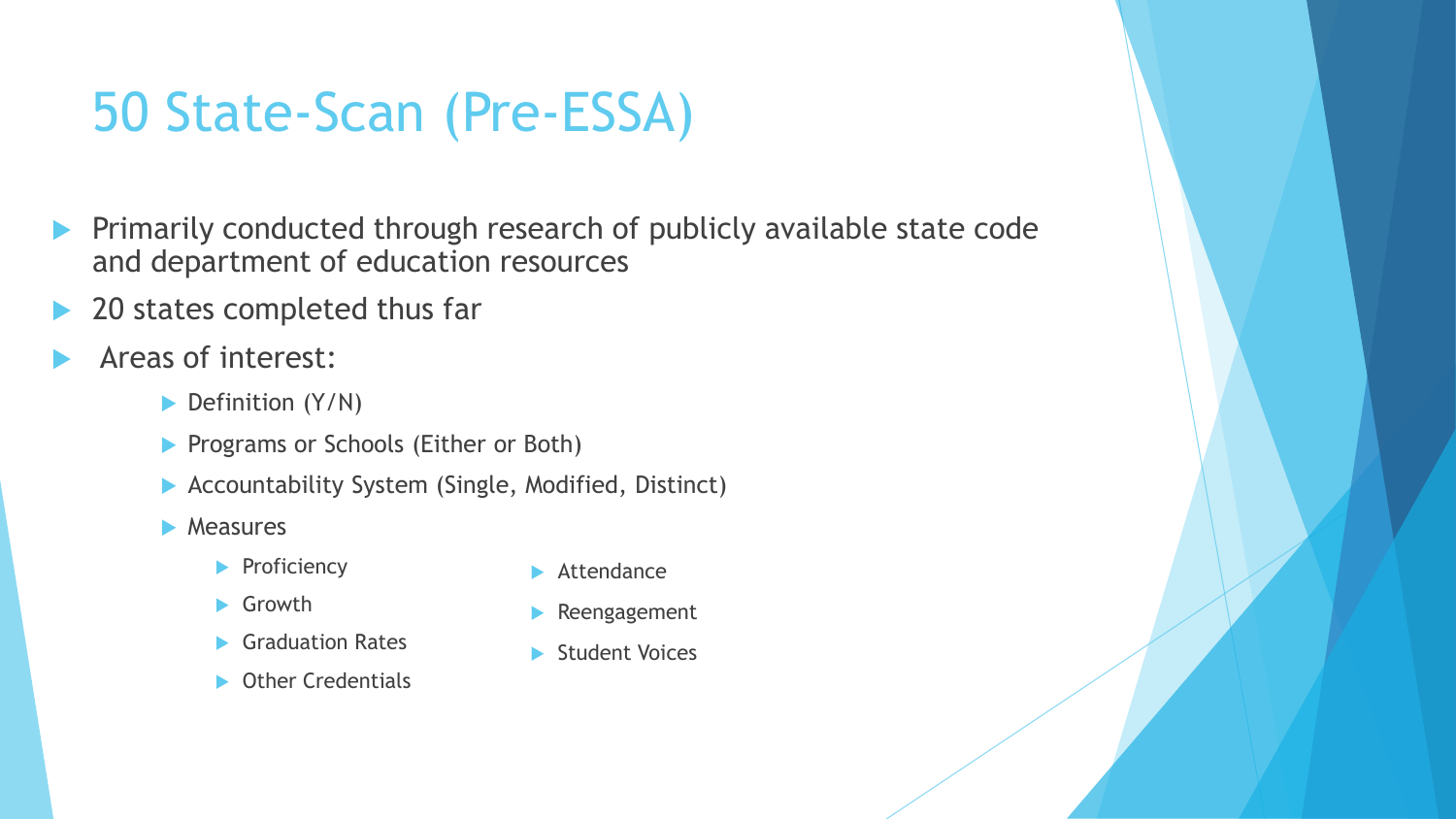#### Early Findings

All but  $5*$  states have a definition (out of  $50 + DC$ )

| <b>Programs or Schools</b> | <b>Number of States</b> |
|----------------------------|-------------------------|
| Programs                   |                         |
| <b>Schools</b>             |                         |
| <b>Both</b>                | ৸                       |

| <b>Accountability System</b> | <b>Number of States</b> |
|------------------------------|-------------------------|
| Single                       | 8                       |
| Modified                     | 8                       |
| <b>Distinct</b>              |                         |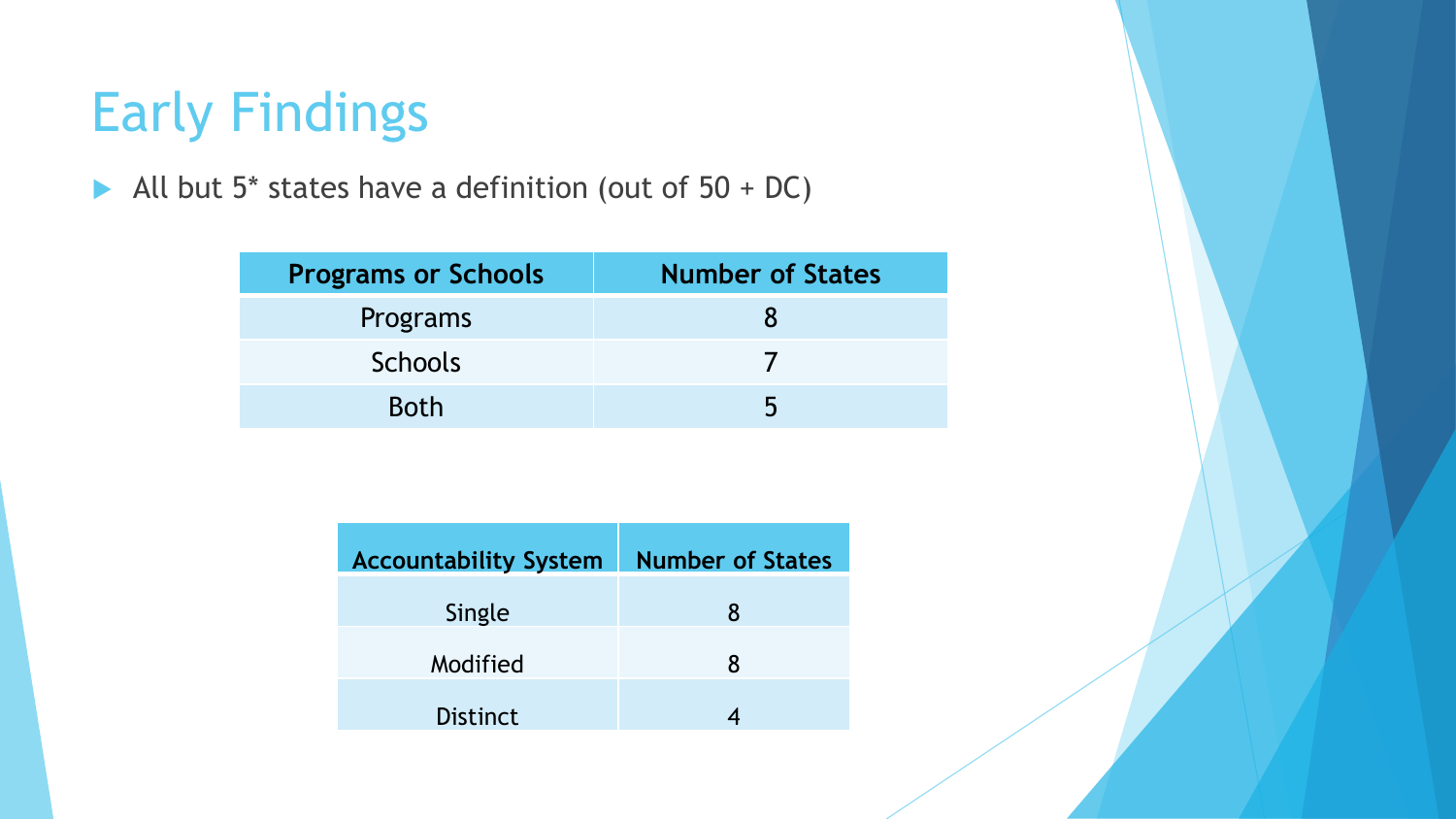### Early Findings

- ▶ 11/20 states are using extended year graduation rates
- ▶ 4/20 use school climate in some capacity
- Policy situation is fluid in many (all?) states

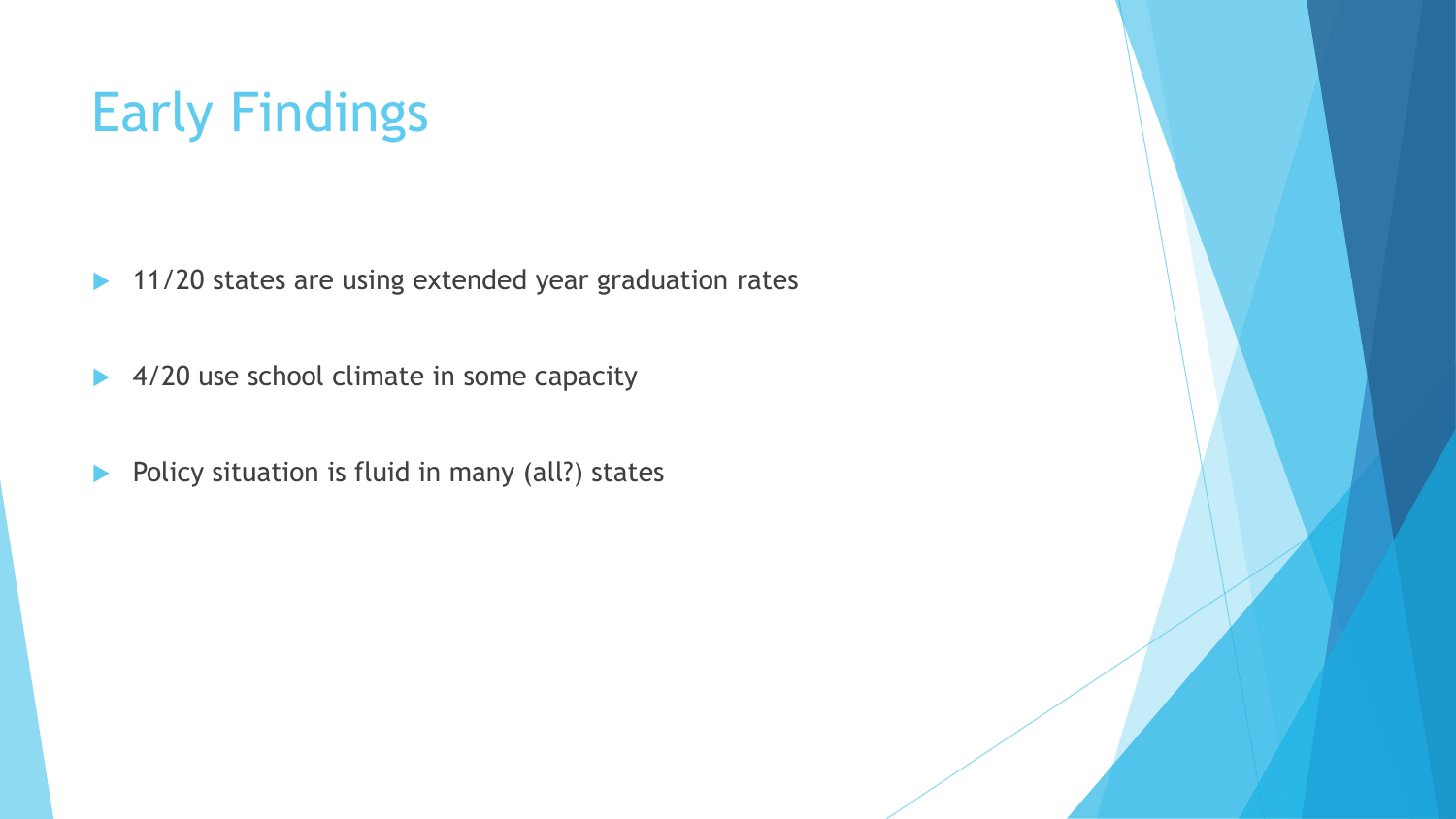#### Case Study: Georgia

Georgia and School Climate

- Statutorily required since 2012, data collection began in 2014
	- Mix of survey and other measures
- $\blacktriangleright$  Required for both alternative and traditional settings
- ▶ Climate may be particularly important for alternative settings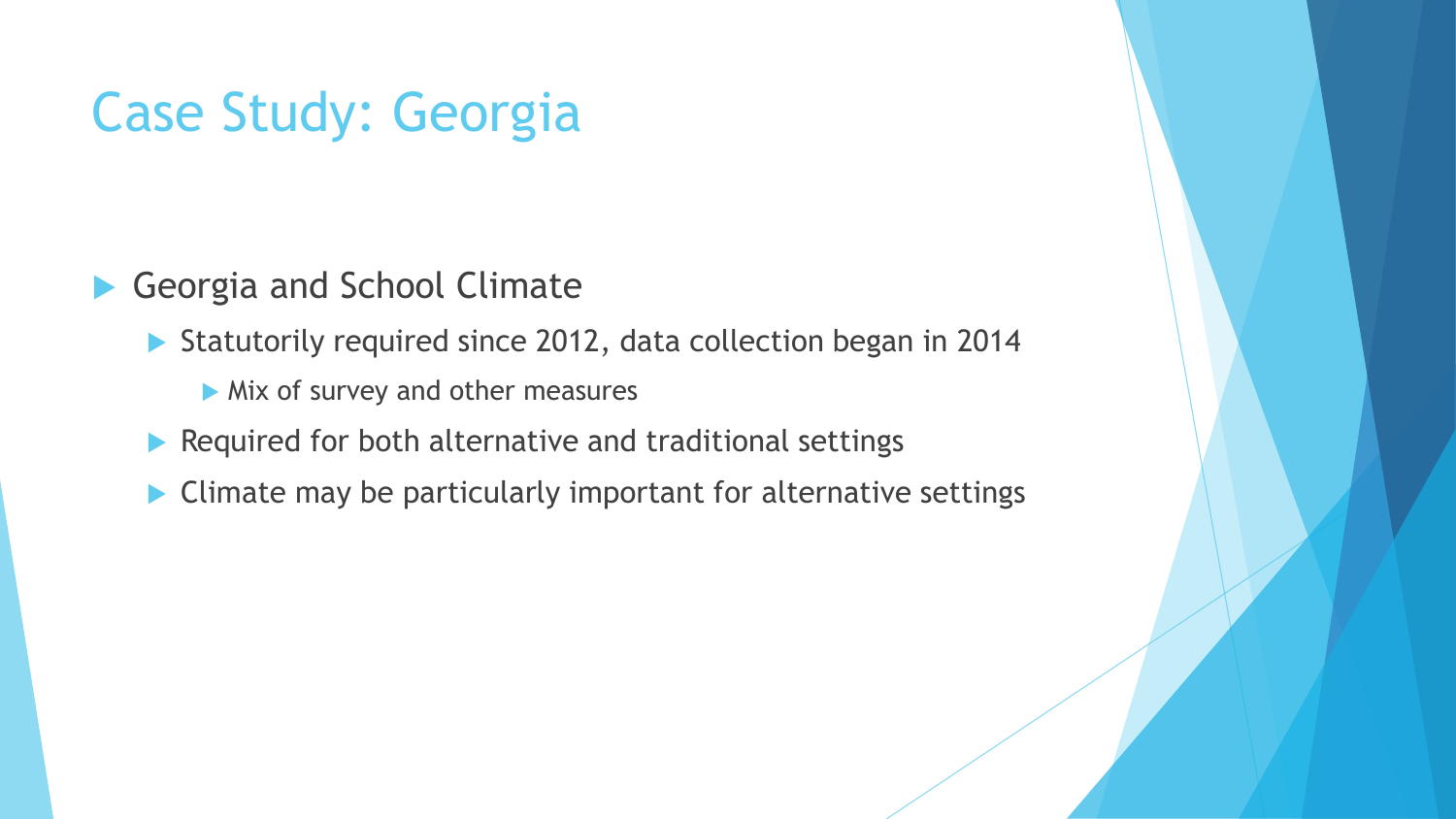#### Case Study: Wyoming

- Wyoming's Alternative School Accountability Pilot Program
	- In 2014-15 and 2015-16, alternative schools received informational reporting, but were exempt from target level denominations and school level performance ratings

▶ During 2016-17, the objective is to produce scores on as many indicators as possible

- Places an emphasis on expanding measures used for alternative schools
- Previously used the same accountability for traditional and alternative settings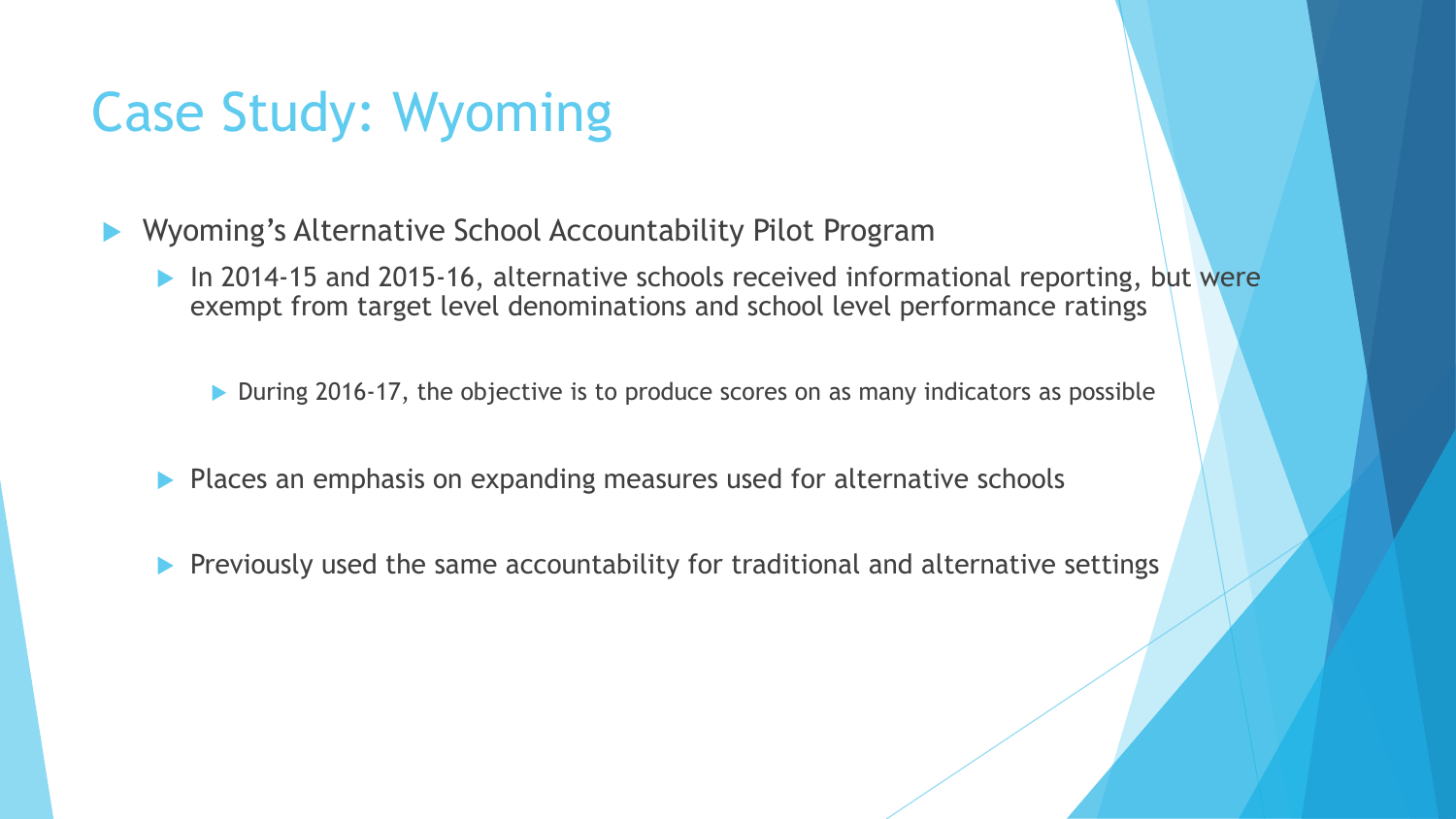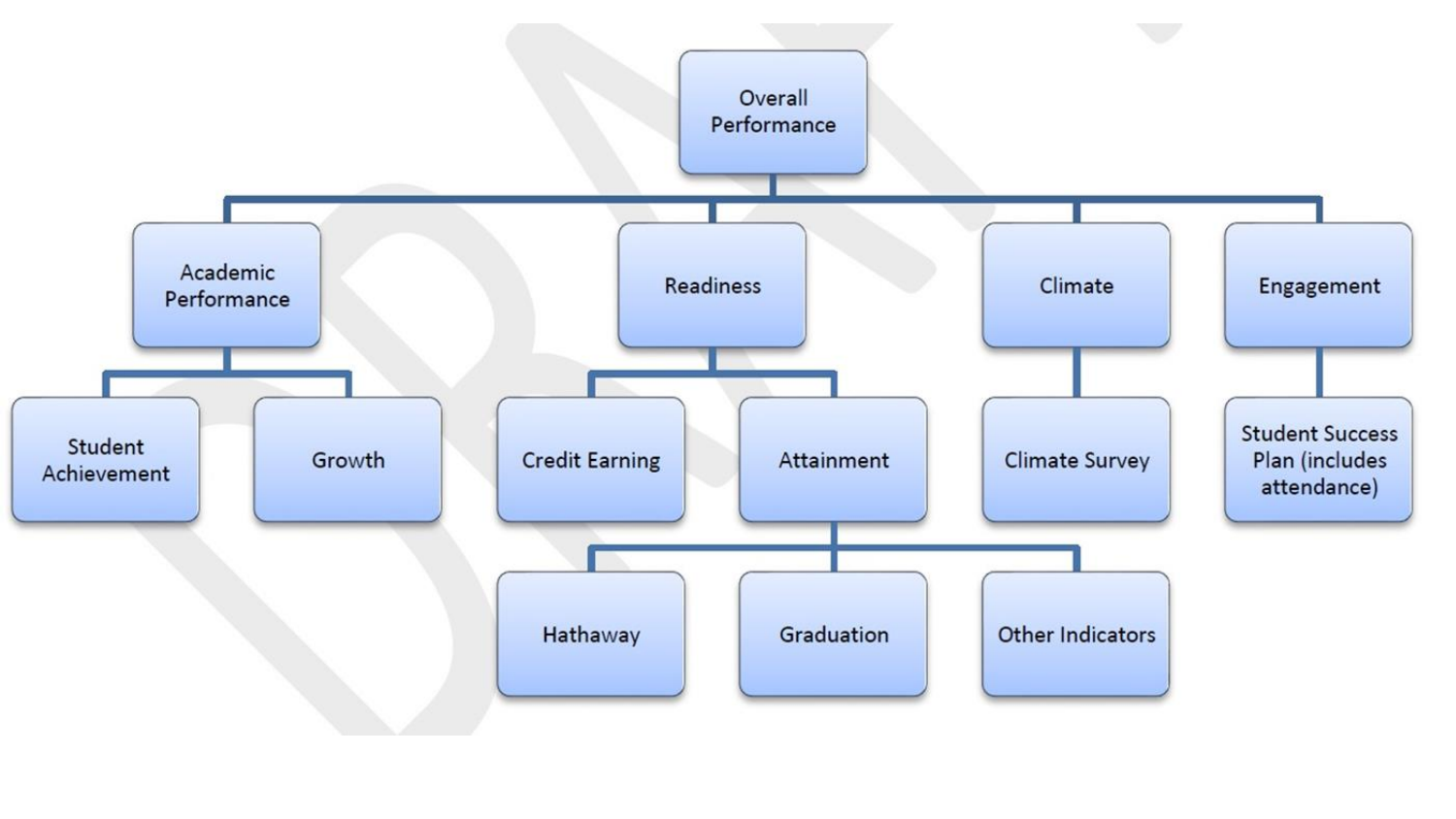

# Leveraging ESSA to Improve Outcomes for Youth in Long-Term Juvenile Justice Facilities

Jesse Kannam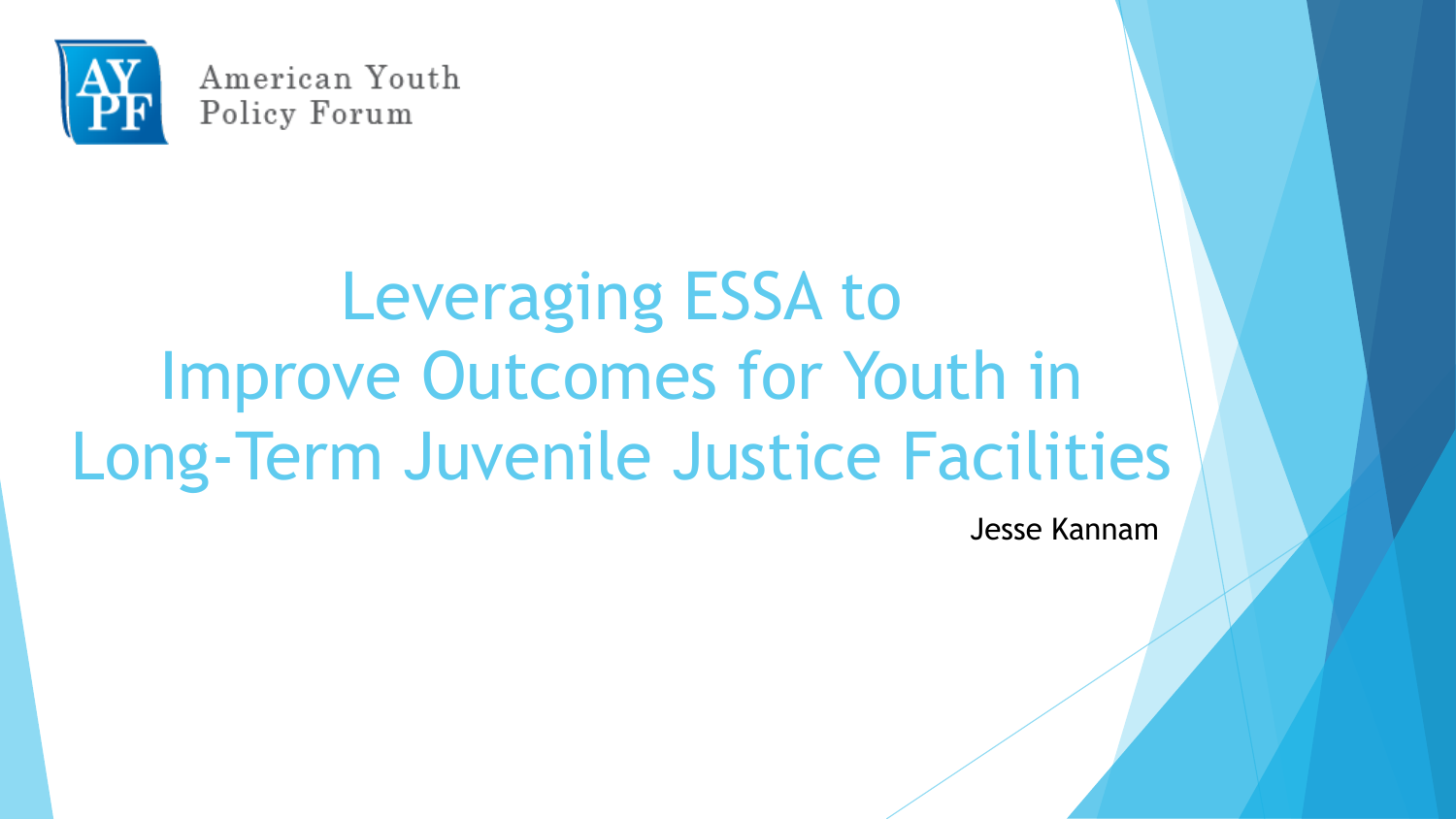#### Overview of Project: State Scan

- Interviews with education and juvenile justice agency representatives
- Conducted by phone and email
- Questions regarding structure and accountability for education in long-term facilities serving post-adjudicated youth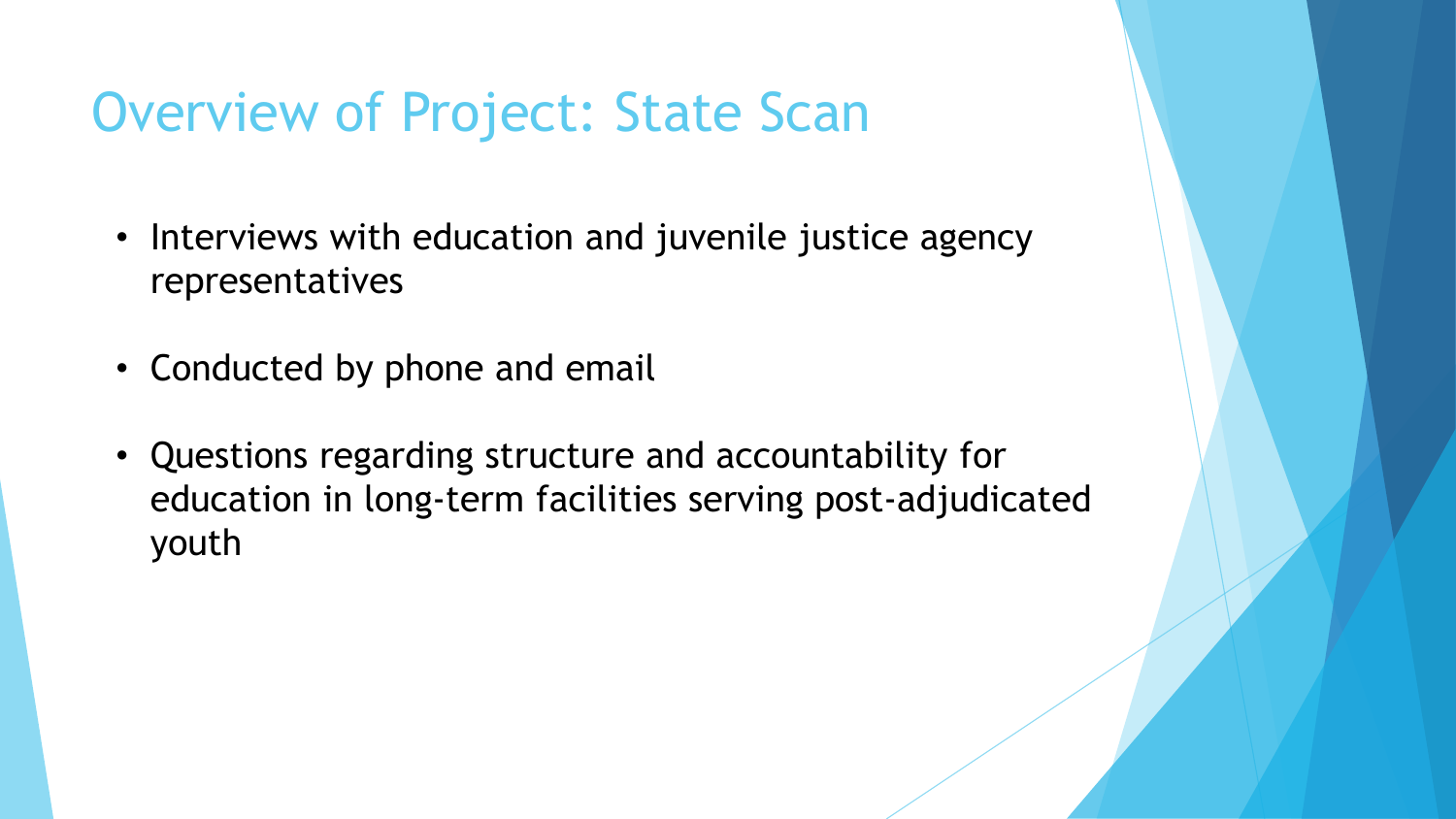#### Overview of Project: Issue Brief

- Written in partnership with Council of State Governments Justice Center
- Poses key questions for states to consider in drafting/editing their ESSA state plans
	- Data Collection and Sharing
	- Accountability System and Structure
	- Accountability Measures

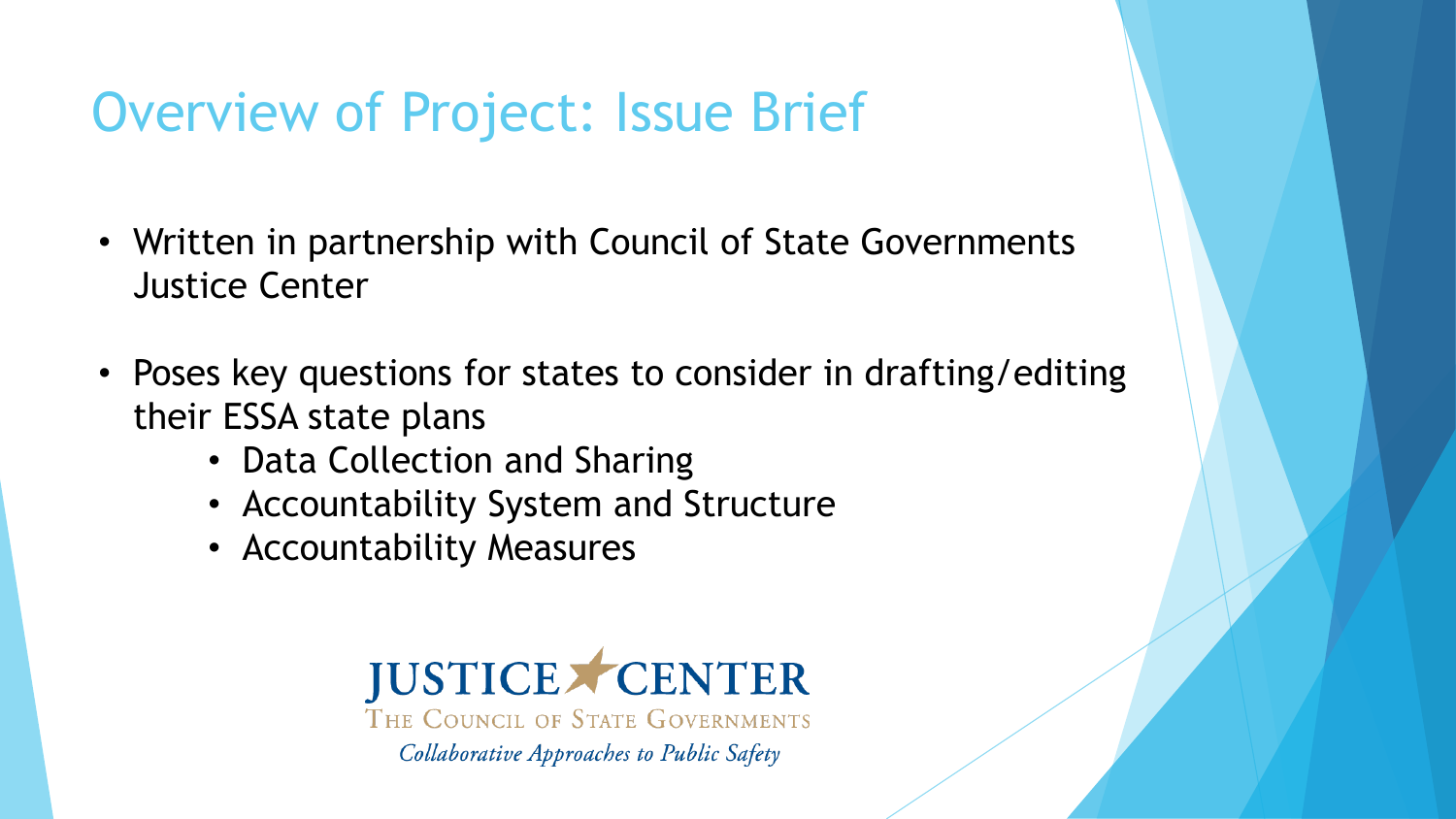

Is accountability for schools/educational programs within long-term juvenile justice facilities distinct from other types of alternative schools in the state?

| <b>Response</b> | Number of States | <b>Percentage of 35 states</b> |
|-----------------|------------------|--------------------------------|
| Yes             | 18               | 51%                            |
| No              | 11               | 31%                            |
| Not sure        |                  | 17%                            |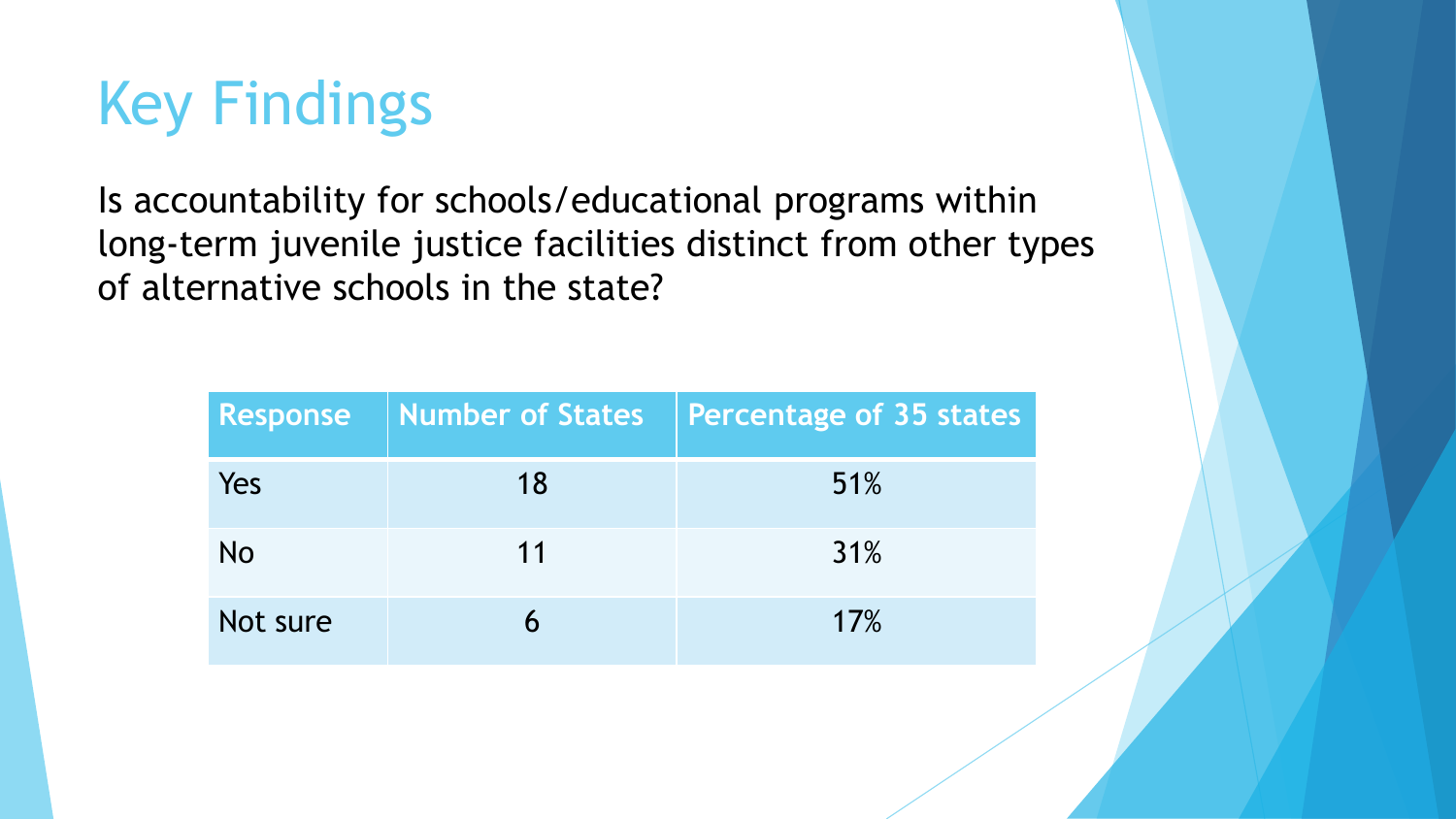### Key Findings

How would you characterize the way long-term juvenile justice facilities are held accountable for the education information reported about youth served compared to public schools in the state?

| <b>Type of Accountability</b>                 | Number of<br><b>States</b> | Percentage out<br>of 35 states |
|-----------------------------------------------|----------------------------|--------------------------------|
| Same system of<br>accountability              | 13                         | <b>37%</b>                     |
| Modified system of<br>accountability          | 16                         | 46%                            |
| Distinct system of<br>accountability          | 5                          | 14%                            |
| Do not know how to classify<br>accountability |                            | 3%                             |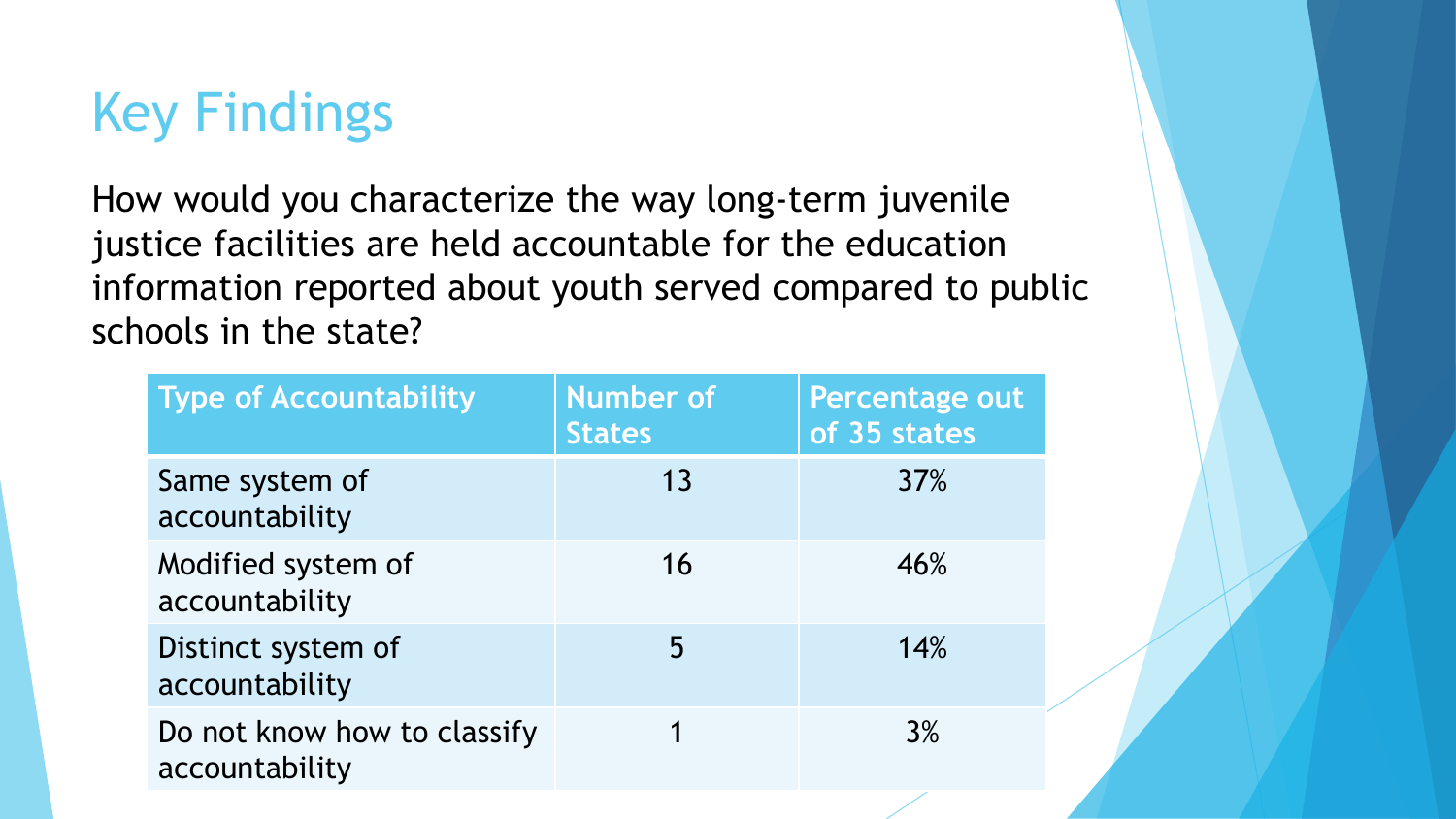#### Key Takeaways

- Consider needs of youth in long-term juvenile justice facilities in the development of alternative accountability systems
- How do education systems, including alternative education systems, facilitate the transition of education services of youth once released and integrated back into the community?
	- $\triangleright$  Do alternative education accountability systems have the infrastructure/data-systems necessarily to facilitate an easy transition?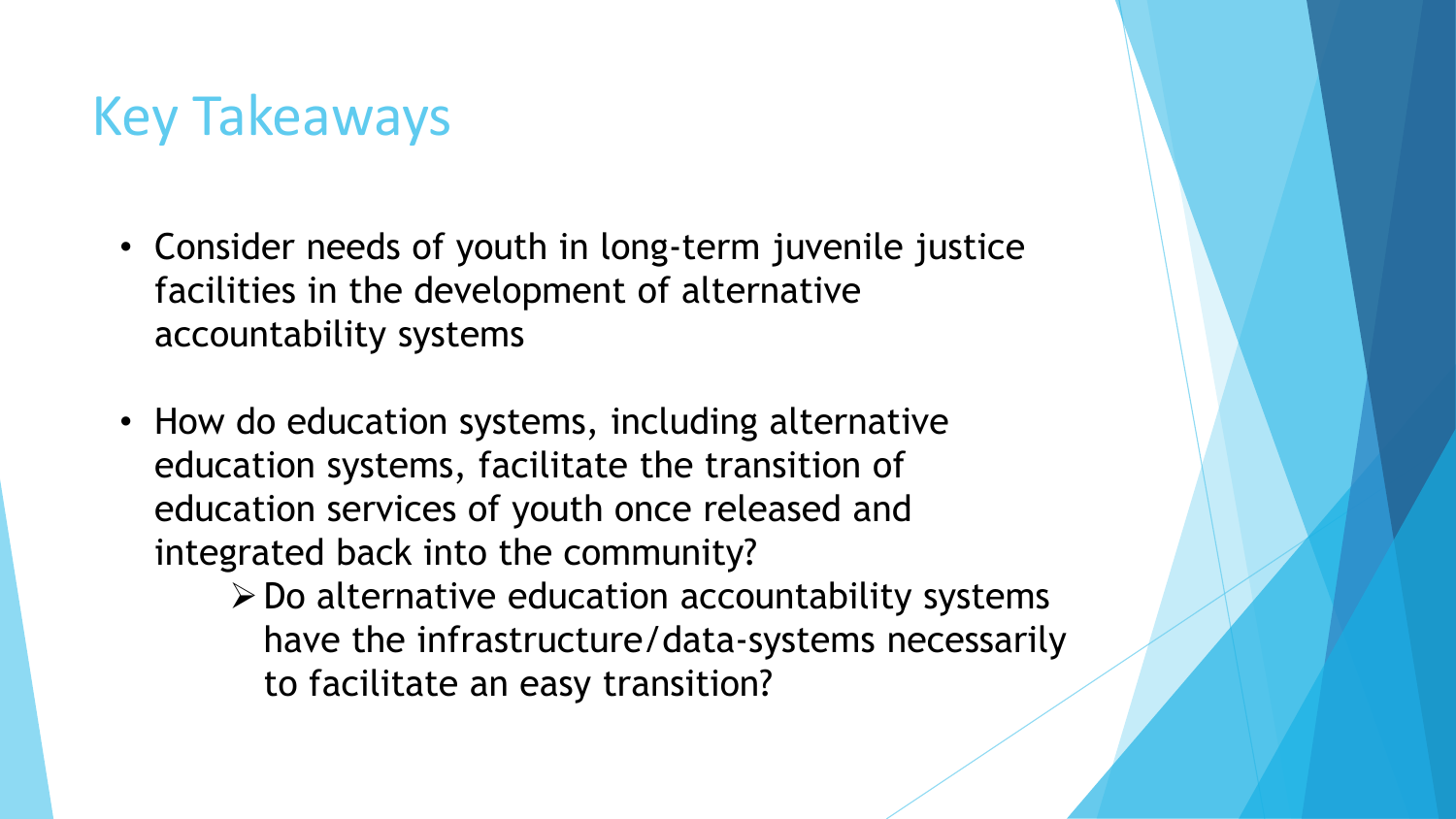#### FORTHCOMING BRIEF: BUILDING ROBUST SYSTEMS FOR ALTERNATIVE EDUCATION

- Goal: 90% four-year graduation rate by 2020
- **C**urrent national four-year graduation rate: 83.2%  $(-87%$  percent with 5- and 6-year)
- **Alternative high schools overrepresented in low graduation rate high schools** (ESSA schools)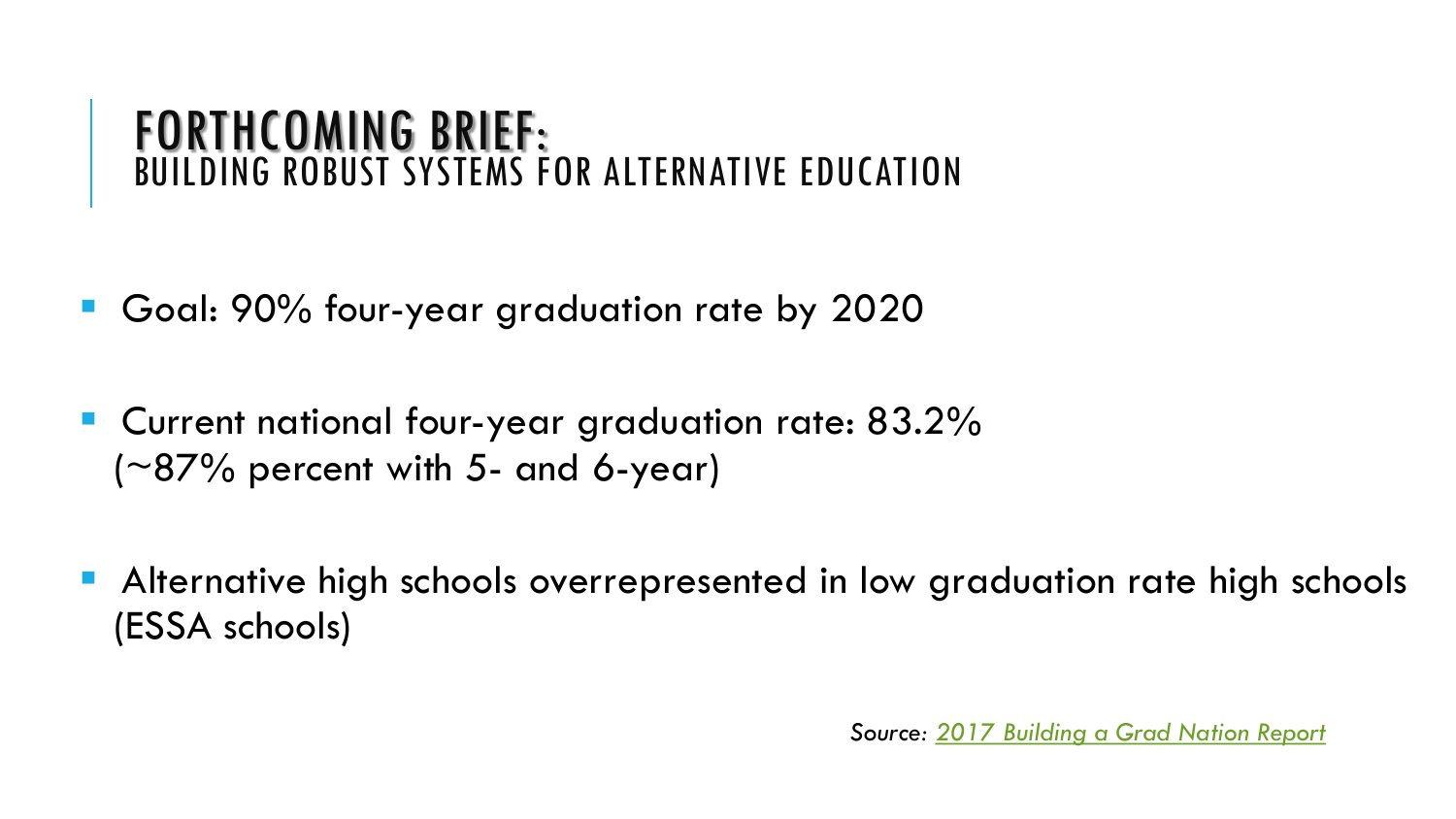#### FORTHCOMING BRIEF: BUILDING ROBUST SYSTEMS FOR ALTERNATIVE EDUCATION

*All* students should have a pathway to secondary credential; prepared for postsecondary education, careers, and life.

What is the general purpose of accountability and its role in ensuring quality / continuous improvement of educational institutions (alternative settings)?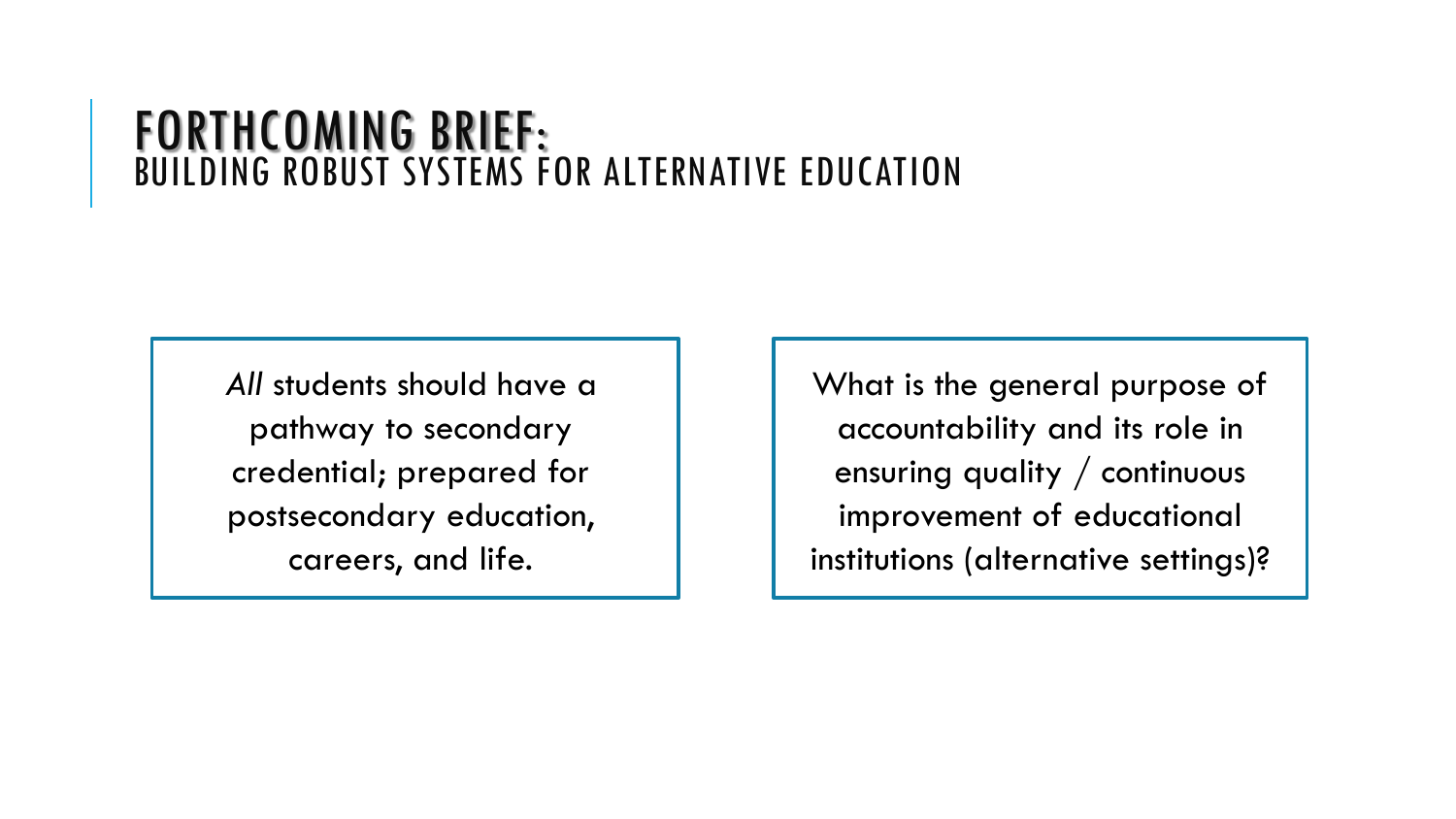- 1. Defining Alternative Education
- 2. Accountability Systems
- 3. Measures
- 4. Continuous Improvement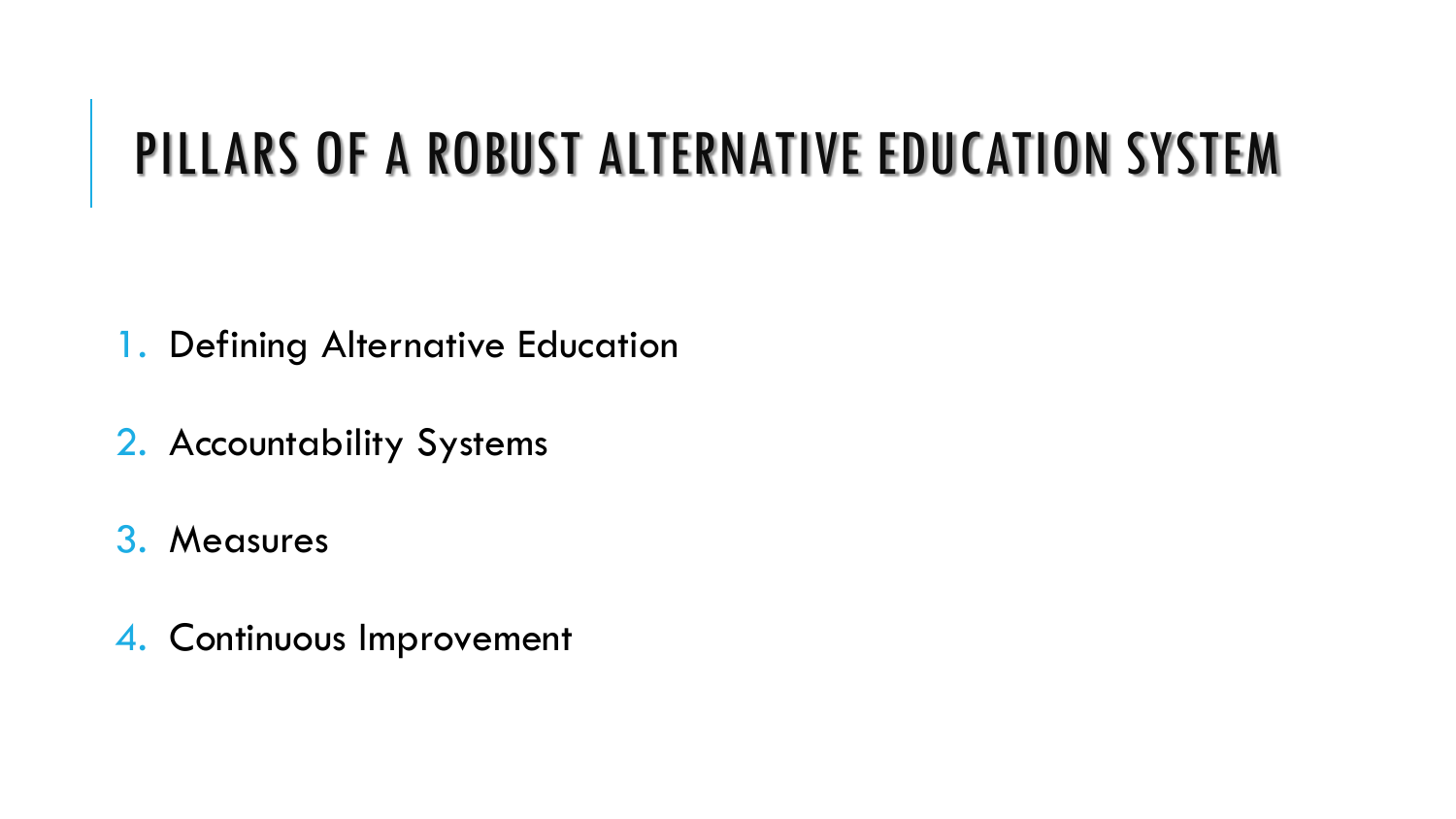#### **1. Defining Alternative Education**

- 2. Accountability Systems
- 3. Measures
- 4. Continuous Improvement

Definition based on:

- **Population served**
- Setting type
- Instructional/environmental characteristics

Policy mechanisms for codifying:

- Legislation
- State Department or State Board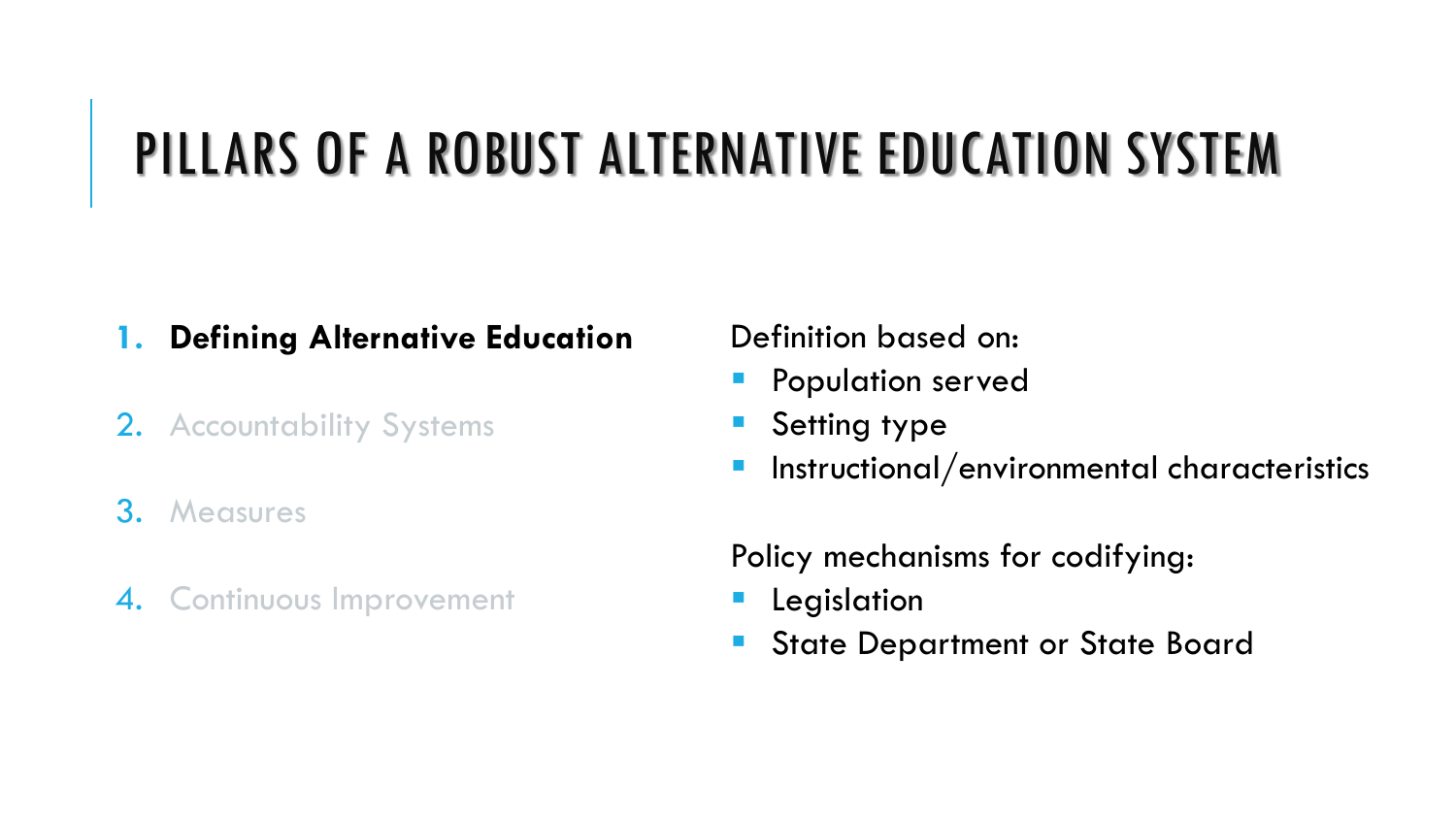- 1. Defining Alternative Education
- **2. Accountability Systems**
- 3. Measures
- 4. Continuous Improvement
- **Single**
- **Modified**
- **Separate**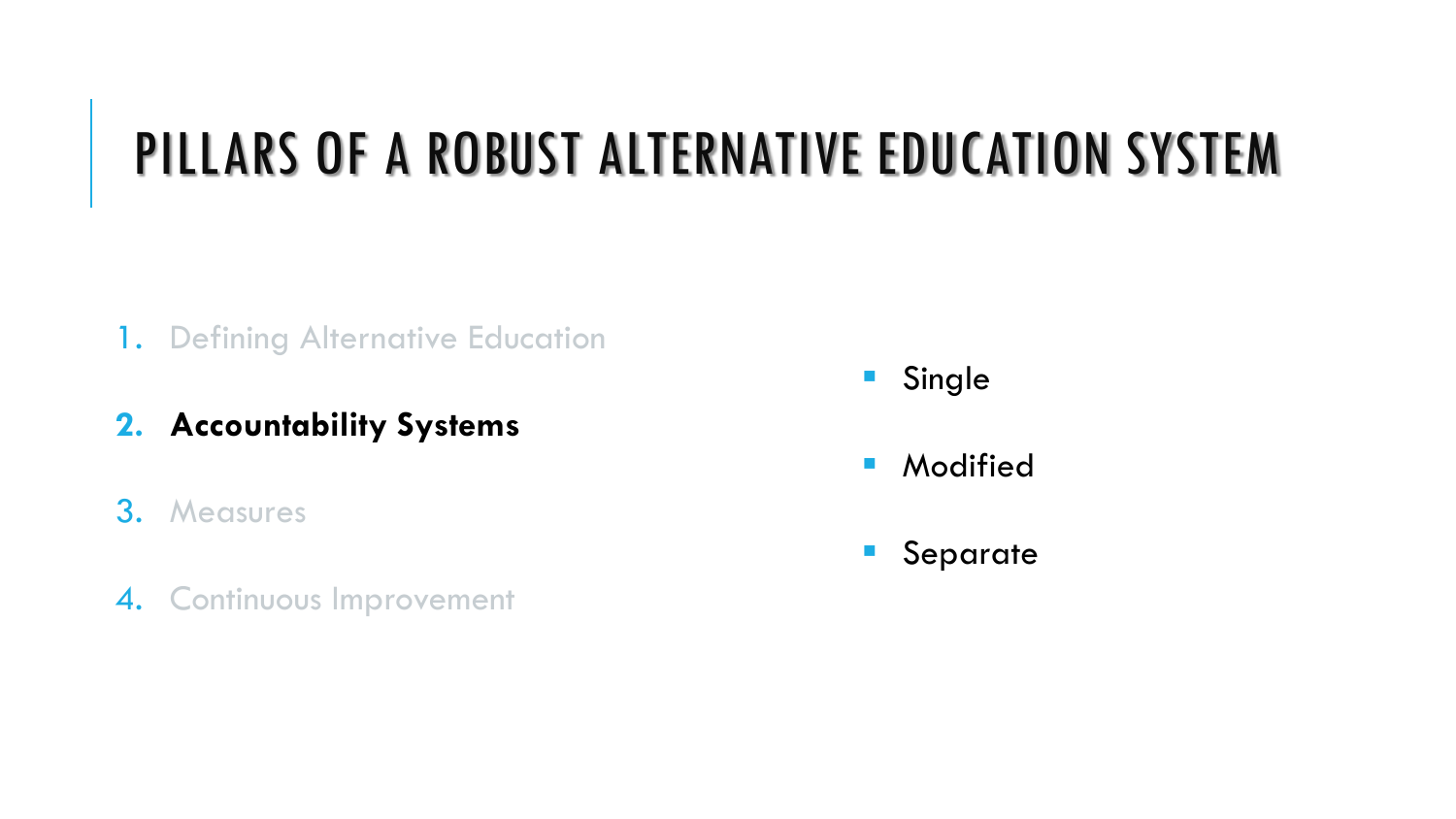- 1. Defining Alternative Education
- 2. Accountability Systems
- **3. Measures**
- 4. Continuous Improvement

| <b>ESSA Indicator</b>   | <b>Possible Flexibility</b>                                 |
|-------------------------|-------------------------------------------------------------|
| Academic Achievement    | Growth/Proficiency                                          |
| <b>Graduation Rates</b> | <b>Extended-Year Grad Rates</b>                             |
| <b>English Learners</b> | Ŝ.                                                          |
| "Non-Academic"          | <b>School Climate</b><br><b>Chronic Absenteeism</b><br>Etc. |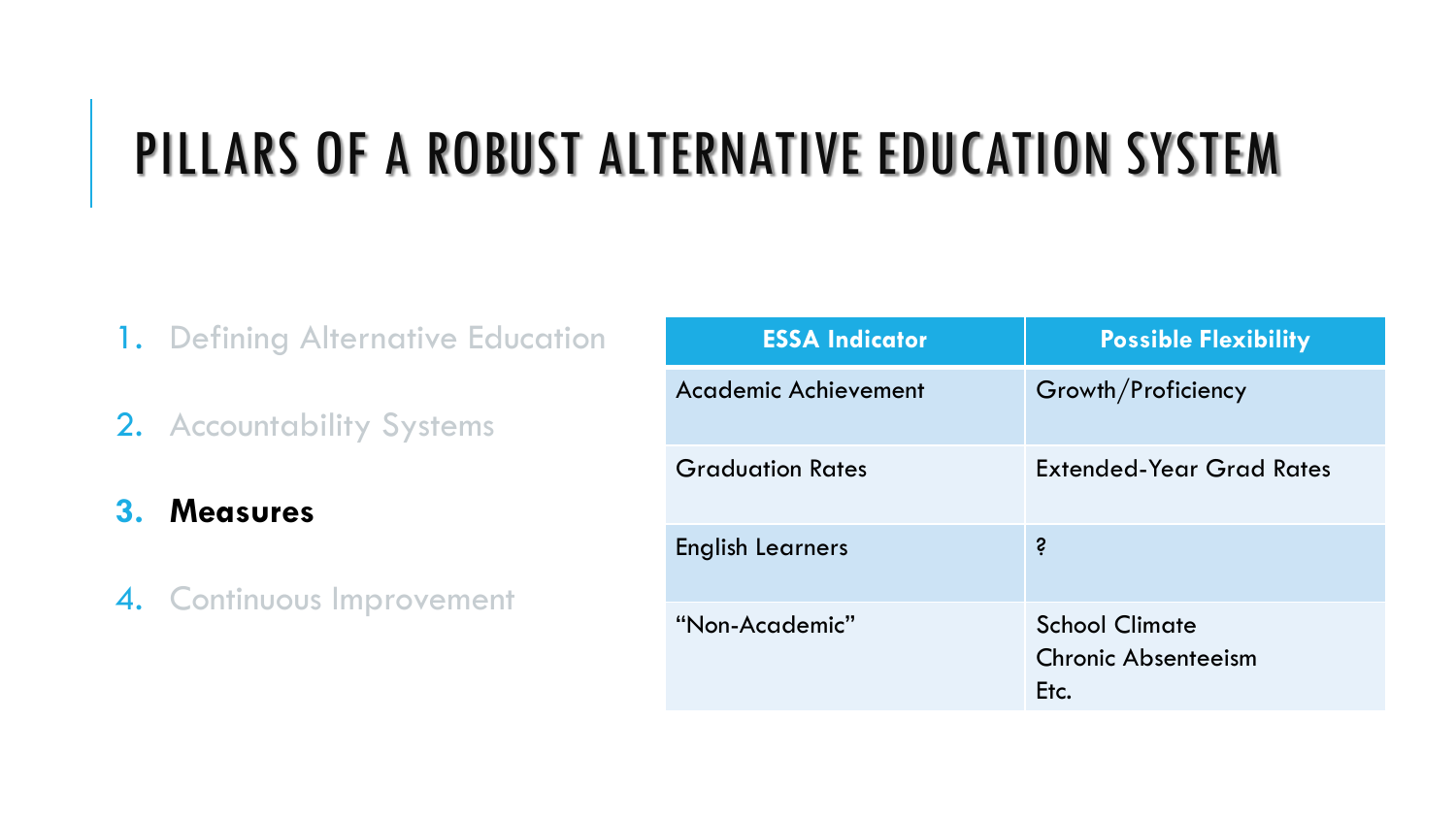- 1. Defining Alternative Education
- 2. Accountability Systems
- 3. Measures
- **4. Continuous Improvement**
- **I** Identification
- **I**ntervention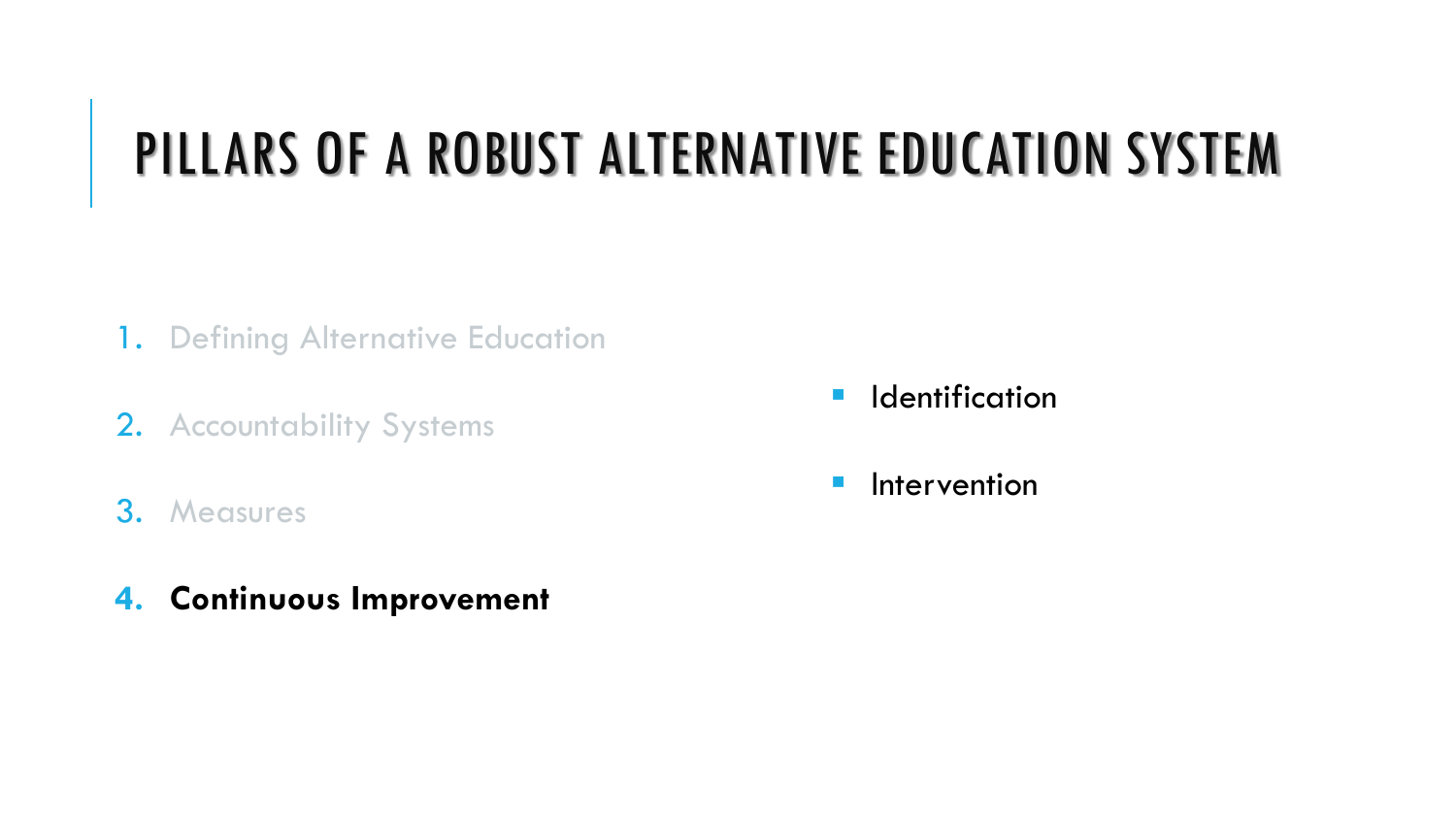## QUESTIONS FOR CONSIDERATION

#### 1. Definitions:

- **Are these the right three categories?**
- How do we navigate the programs vs. schools concepts when those classifications have different implications in state and federal accountability systems?
- 2. What measures, specifically in alternative education settings, can be used to be inclusive of alternative education within the English Learners (ELs) indicator?
- 3. How can piloting accountability measures or systems within alternative education aid in the creation of a robust research agenda to support continuous improvement in the space?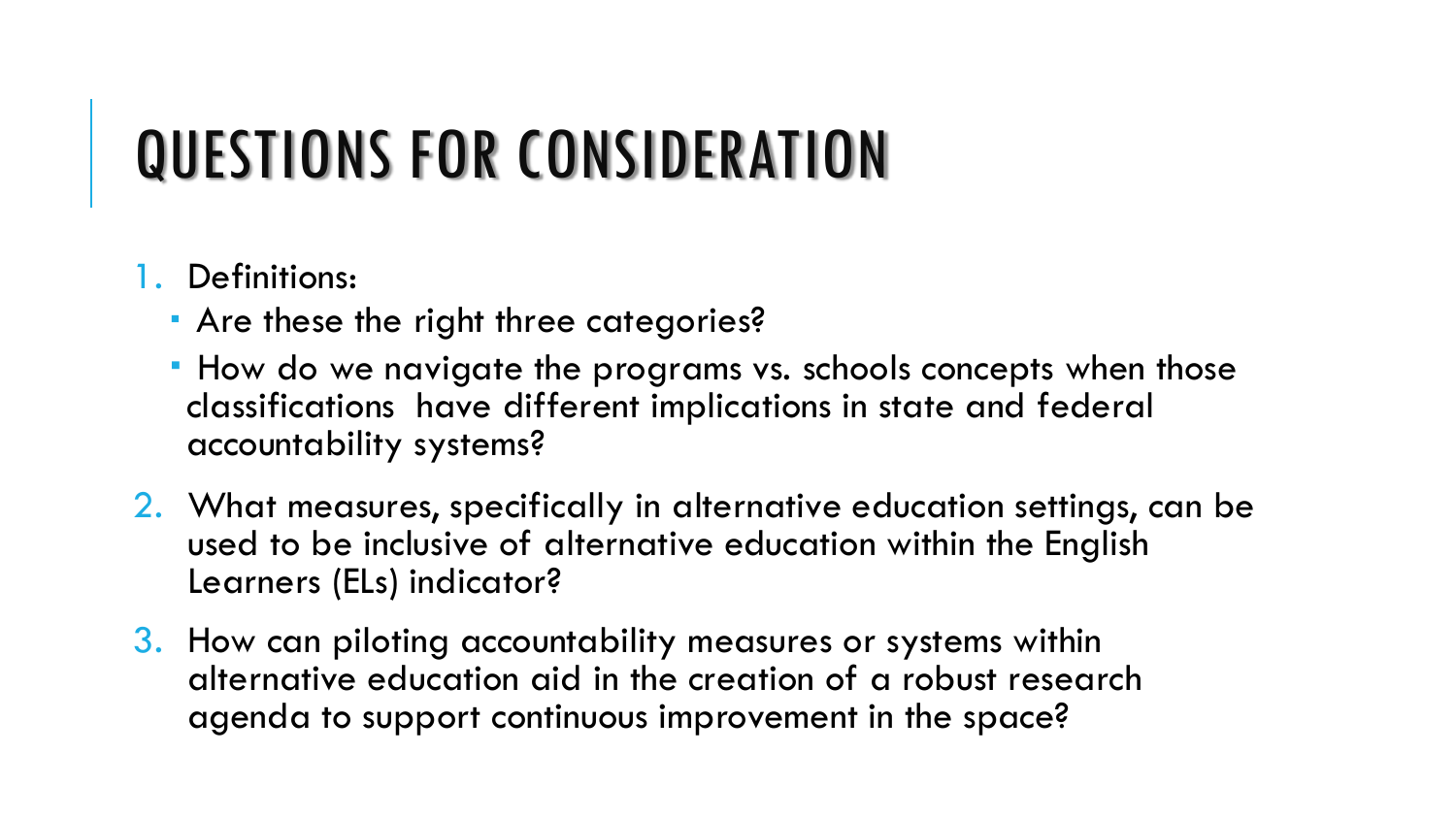## THE MOTIVATING PROBLEM: FOR STATES

•How do we hold our alternative schools and programs **accountable**?

•What **data/indicators** can help us do accountability well?

•What strategies are most **effective** in alternative school/program settings?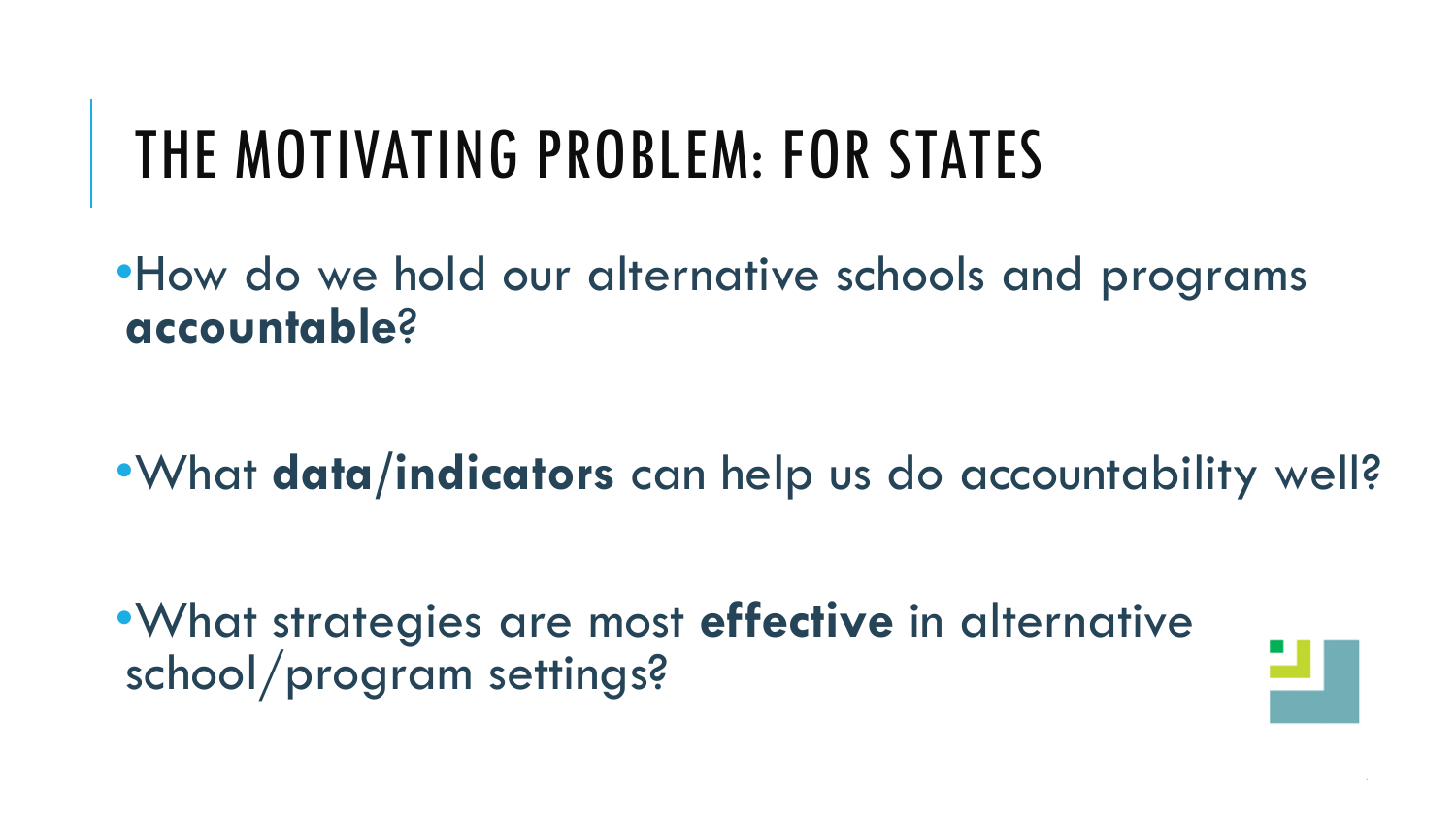## THE MOTIVATING PROBLEM: FOR ALTERNATIVE SCHOOLS/PROVIDERS

#### •**Will the chosen measures tell the whole story?**

•Can traditional metrics accurately determine quality and effectiveness?

#### •**We don't want your cookie cutter!**

•Alternative programs are strong because of their diversity and specificity!

#### •**We believe in quality too!**

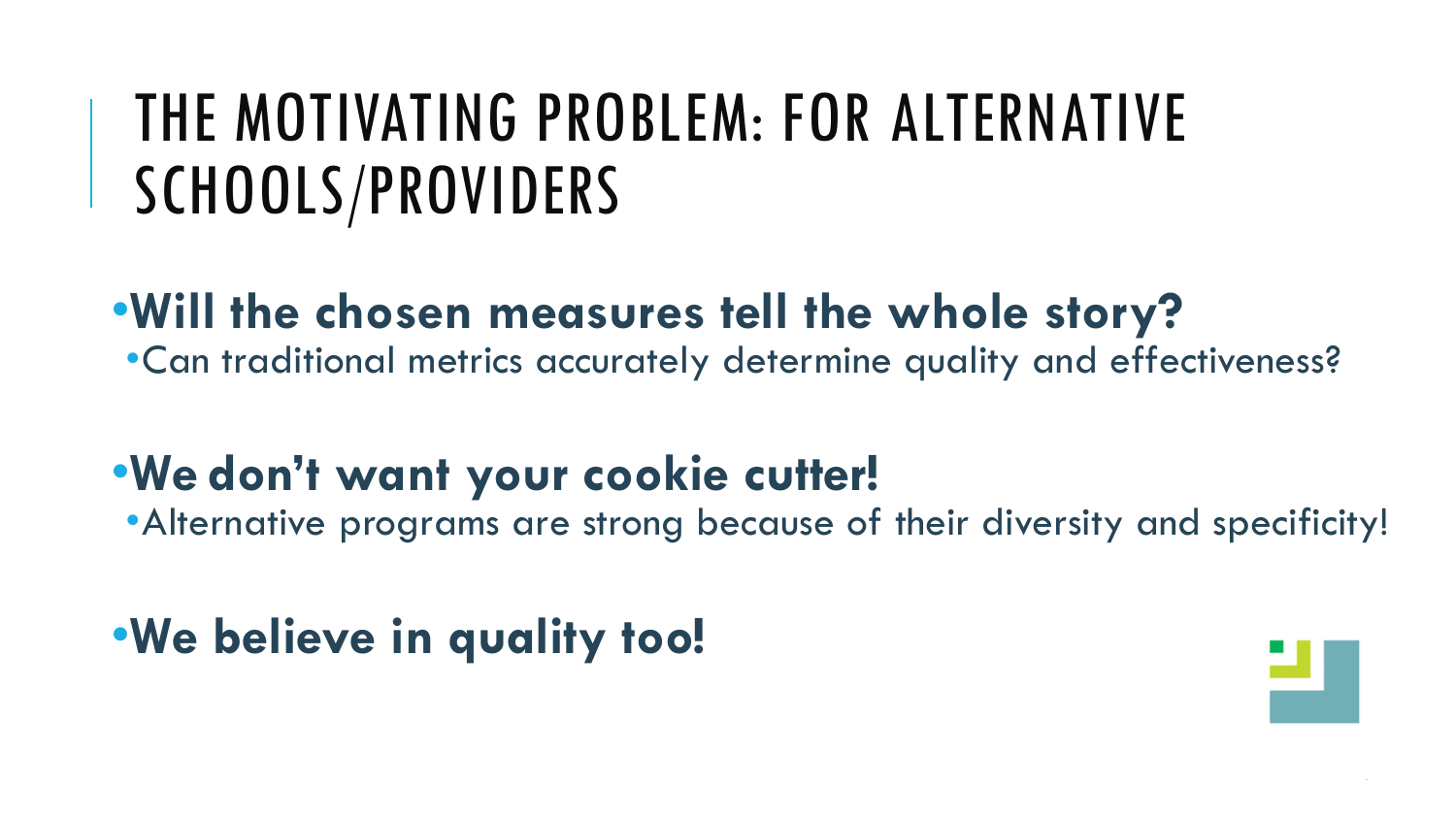## TWO DESIGN CHALLENGES….

#### •Too much **uniformity**

•Accountability perceived as unfair

•Barrier to innovation and diversity in program models

•Potential for creaming or gaming

#### •Too much **customization**

•No common standards

•No way to know if programs are effective, or ineffective

•Few incentives for programs to improve

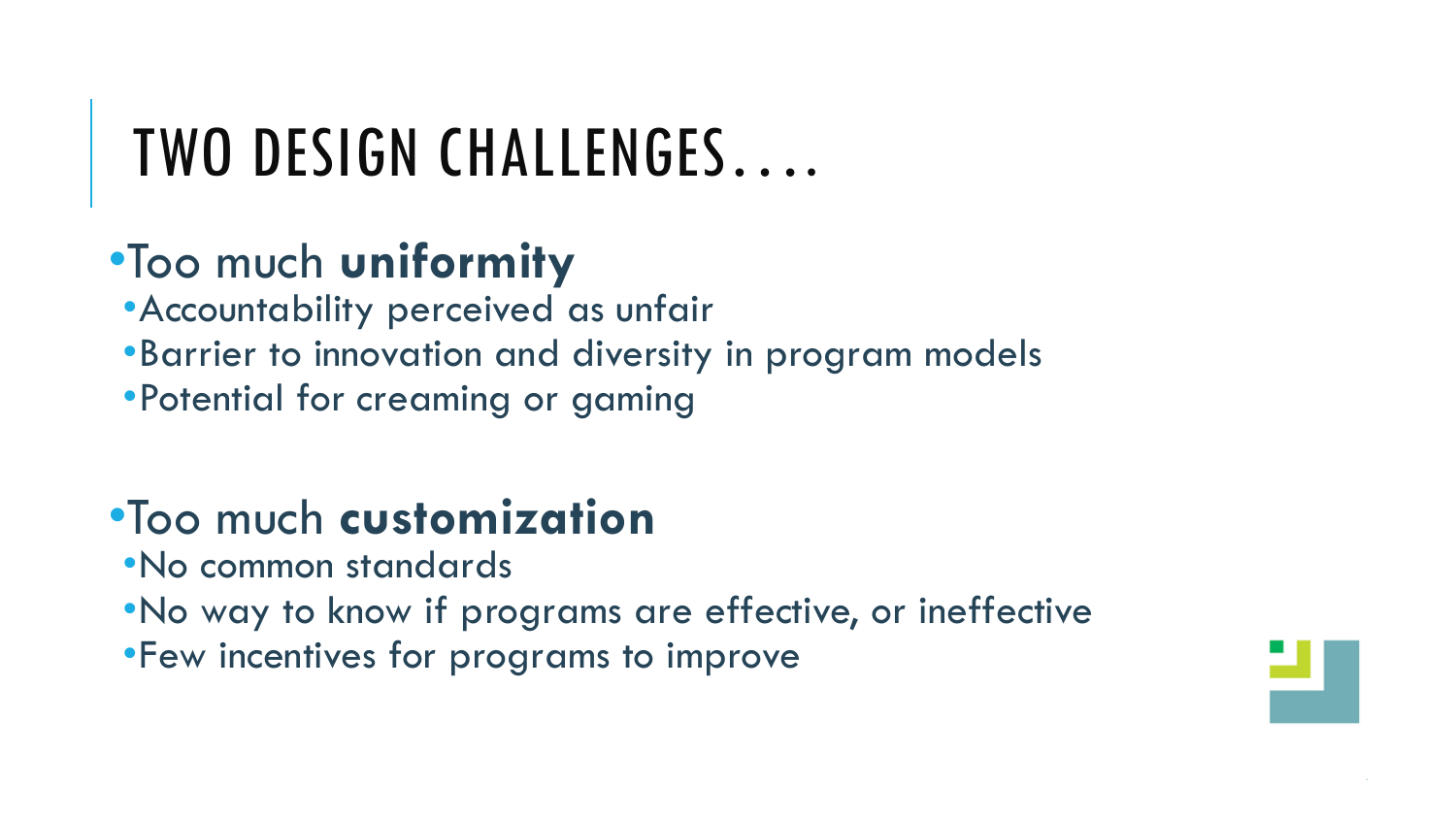## THREE DESIGN PRINCIPLES…..

#### •Accountability exists to **allocate attention**

• Strive to avoid extremes of over and under identification

#### •**Common measures** are necessary to this goal

• Choose measures that are *readily available*, *valid for their intended use*, and *usable and useful* for improvement at the site level

#### •Schools are best compared to their **peers**

- Can create a culture of accountability
- Encourages dual responsibility for neediest students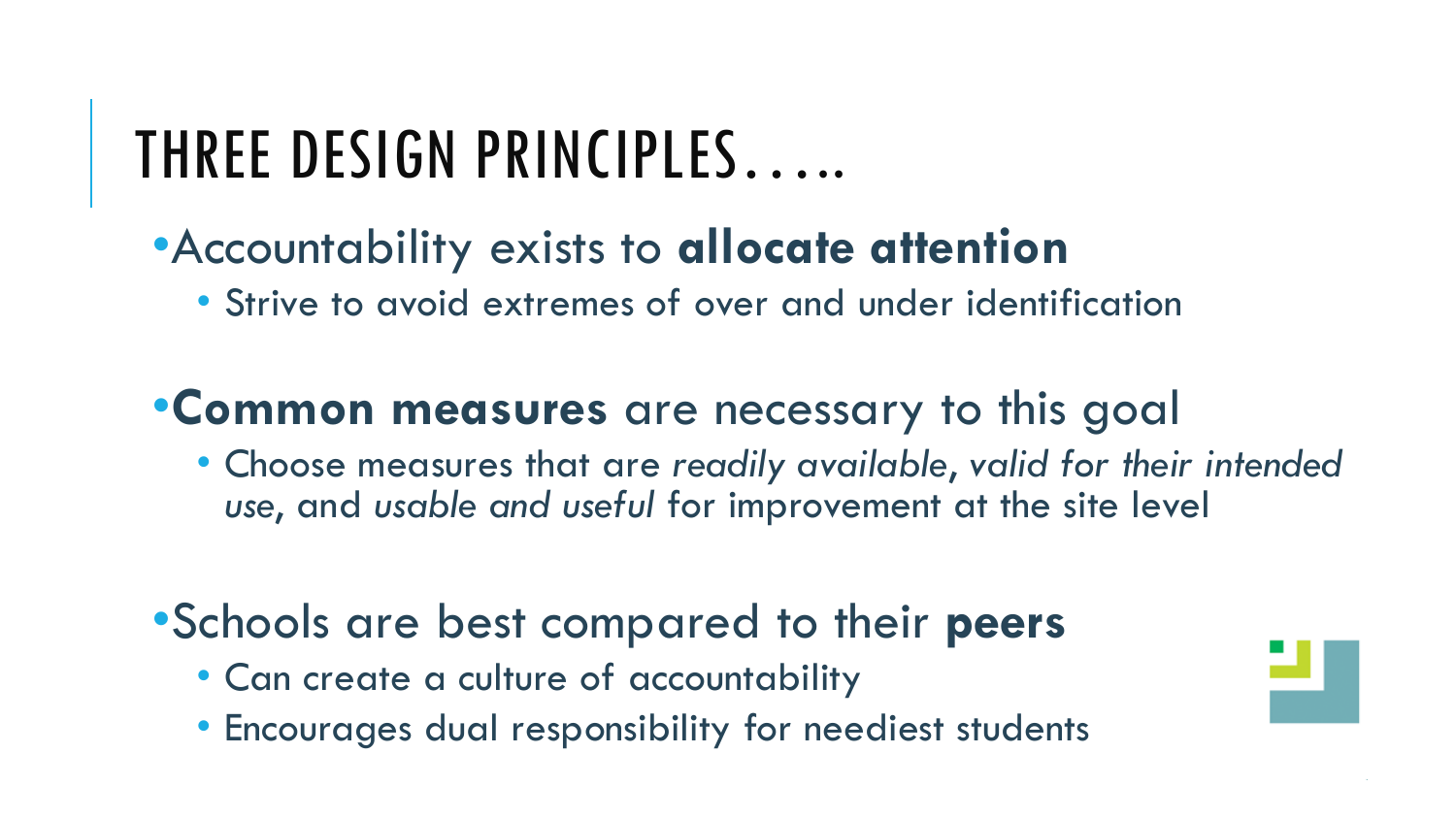## ALTERNATIVE ACCOUNTABILITY: A TOOLKIT FOR STATES

*Engaging stakeholders*

- Who needs to be at the table?
- What is your theory of change/improvement?
- How to address persistently poor performers?

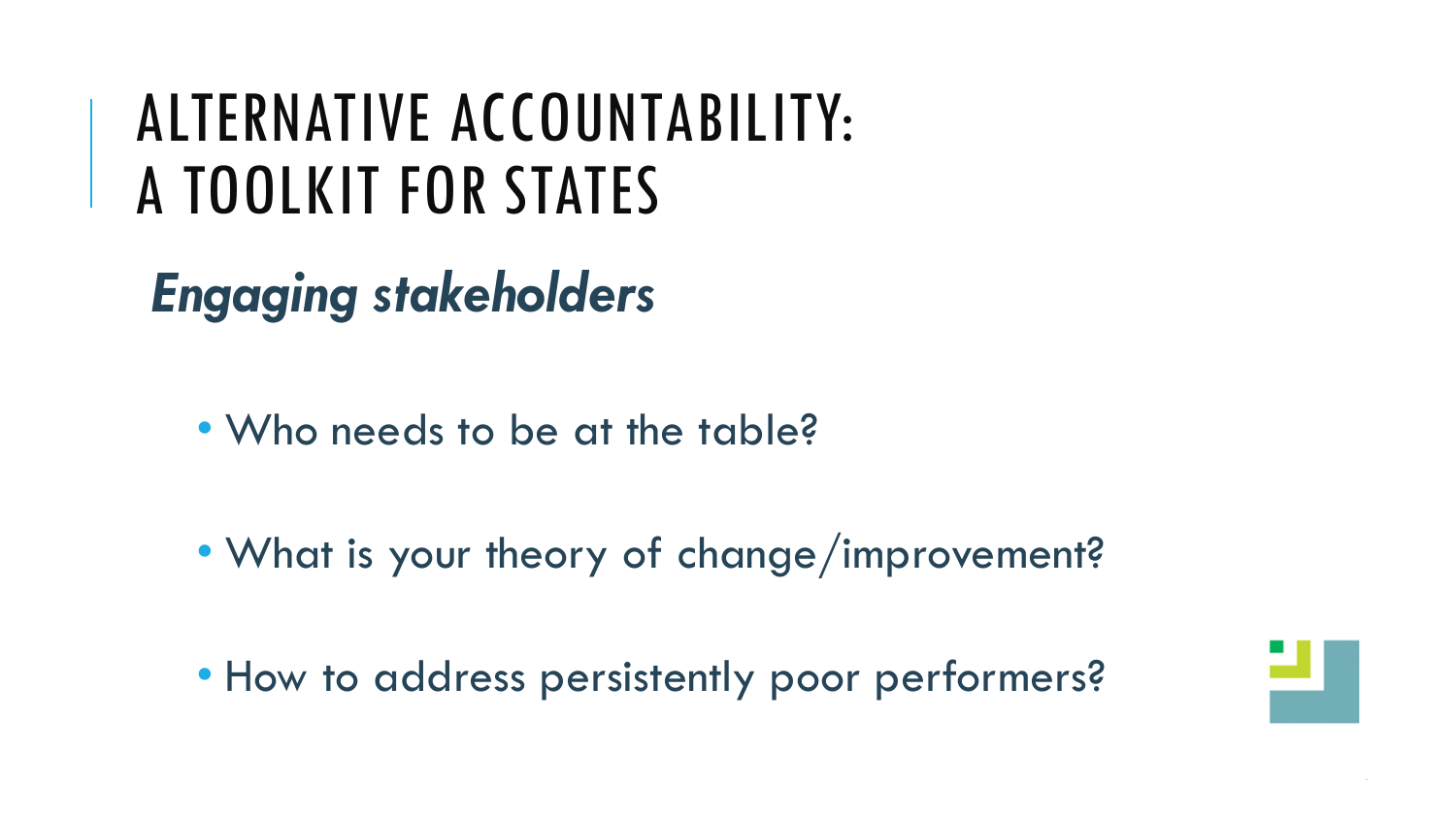## ALTERNATIVE ACCOUNTABILITY TOOLKIT

## *Selecting Common Measures*

- Quantitative measures
	- *Academic Progress:* **Student learning growth** and **progress to graduation**, such as credit attainment or "getting back on track"
	- *Successful Completion:* **Graduation rates** (1, 5 and 6 year) and a **measure of college readiness** validated for alternative settings
	- *School connection:* **School attendance** and a separate measure for **improvement in attendance** compared with the previous school year. When data are available, can also measure **student retention**
		- May need different measures for virtual schools
- Qualitative measures
	- *Climate*: **Surveys** of teachers, students, parents (if affordable)
	- Site Reviews: **Interviews, focus groups** and surveys

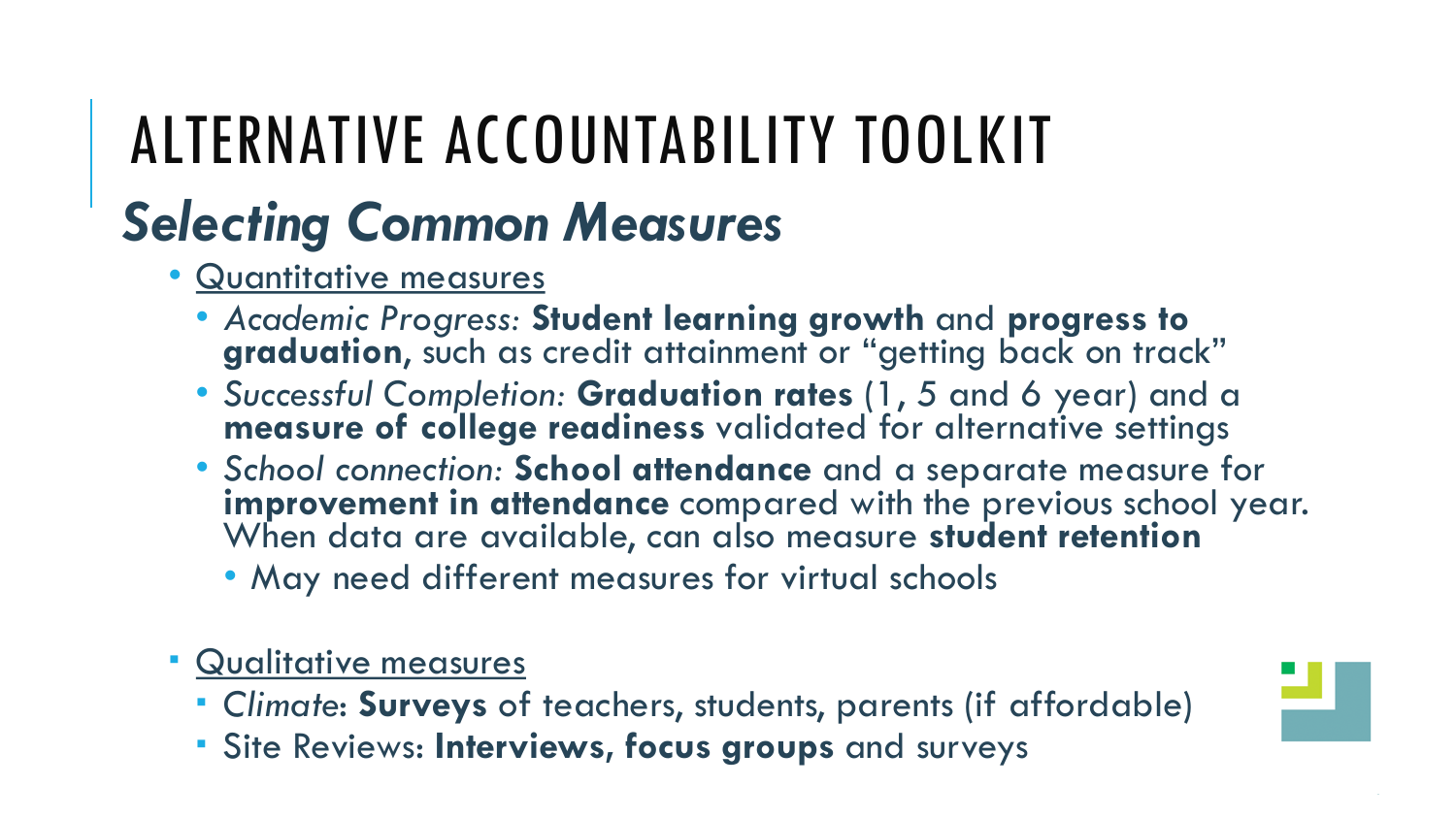## *Planning for Improvement* ALTERNATIVE ACCOUNTABILITY TOOLKIT

• Lots of models, pick one and stick with it!

• Develop evidence over time to inform practice and refresh common measures

• Don't ignore capacity development for providers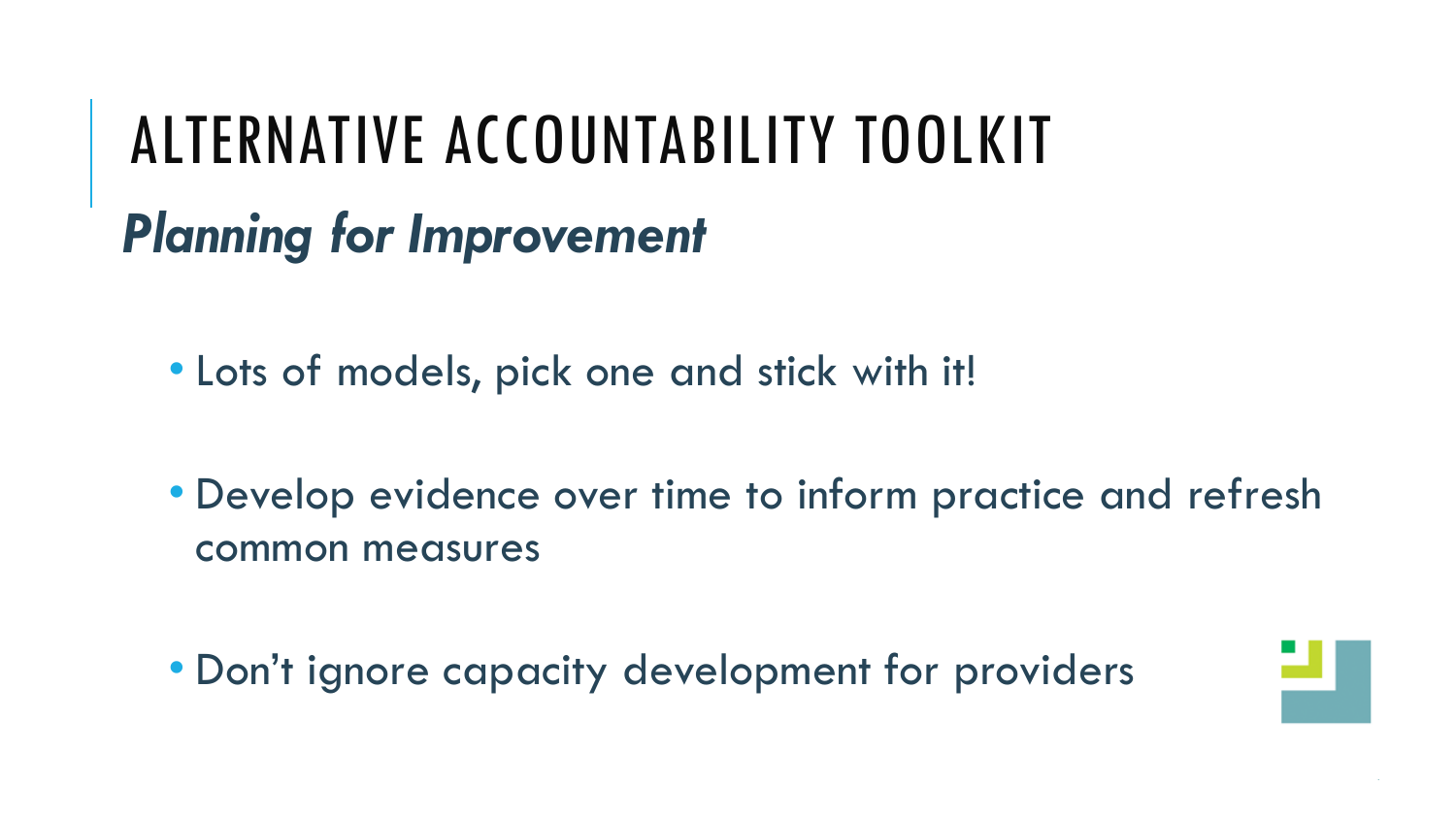## **DISCUSSION**

- What are the key points necessary to share with federal, state, and local stakeholders?
- **What information might be missing for different stakeholders?**
- **How can conversations of alternative accountability address concerns of** over-identification of alternative schools, while also addressing quality?

 What/where are the opportunities for building an evidence base for intervention in alternative education?